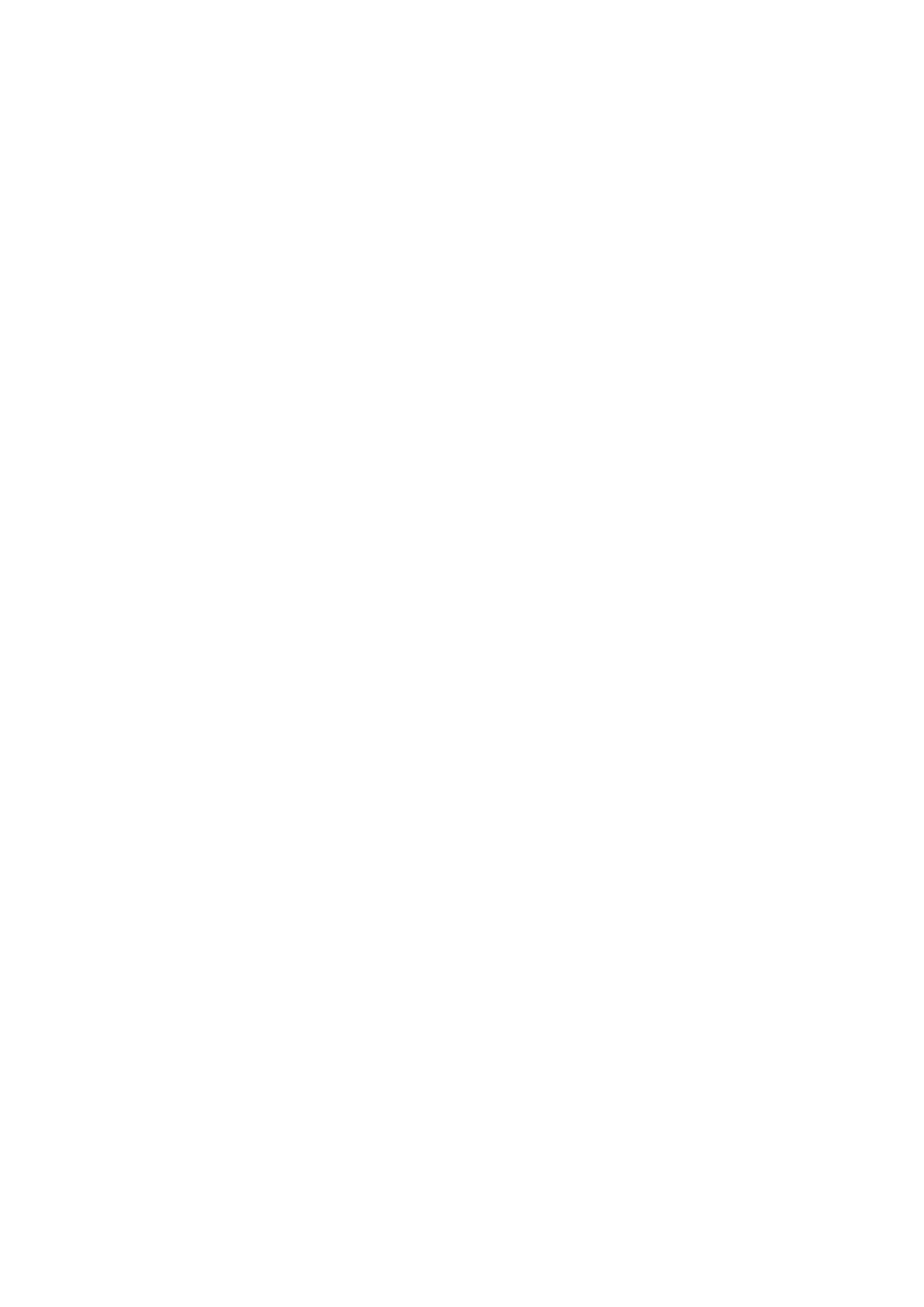# **1 Qualifications and Experience**

- 1.1 My name is Thomas Burns and I am a Partner and Landscape Architect with Brady Shipman Martin, environmental, landscape and planning consultants. I hold a Bachelor of Agricultural Science degree in Landscape and a postgraduate Diploma in Environmental Impact Assessment Management from University College Dublin, and an Advanced Diploma in Planning and Environmental Law from King's Inn.
- 1.2 I have been involved in the carrying out of landscape and visual assessments for over 30 years. During the course of that time I have completed assessments for a wide range of projects relating to infrastructure developments – including over 750km of national primary and secondary roads, as well as for industrial, residential and institutional developments and have provided evidence at public oral hearings on a regular basis.

# **2 Role in Proposed Road Development**

2.1 On this project I was involved in the assessment of the landscape and visual effects of the proposed road development and in the identification of proposed landscape and visual mitigation measures.

# **3 Key issues in relation to Landscape and Visual Aspects**

## **3.1 Overview of Landscape and Visual Aspects**

- 3.1.1 The EIAR is to be taken as read and is not replicated here. To assist the Board in its consideration of the application and to put the response to objections and submissions in context, some of the key items pertaining to the landscape and visual assessment as detailed in Chapter 12 of the EIAR are summarised briefly in the following.
- 3.1.2 The proposed road development passes through a generally rural and urban edge landscape to the west, north and east of Galway City. Residential development is a prominent feature throughout, but especially along local roads from Bearna through to Letteragh; in suburban areas at Barnacranny and Dangan to the north of the city; along the N84 Headford Road at Ballindooley and around the village settlement of Castlegar to the east/northeast of the city.
- 3.1.3 The key aspects of landscape and visual significance and sensitivity as set out at Section 12.3.1.10 of Chapter 12 of the EIAR include:
	- the River Corrib corridor and its wider setting, which includes the prominent ruins of Menlo Castle
	- the semi-natural character of sections of the landscape, particularly west and north of Bearna and northeast of Galway City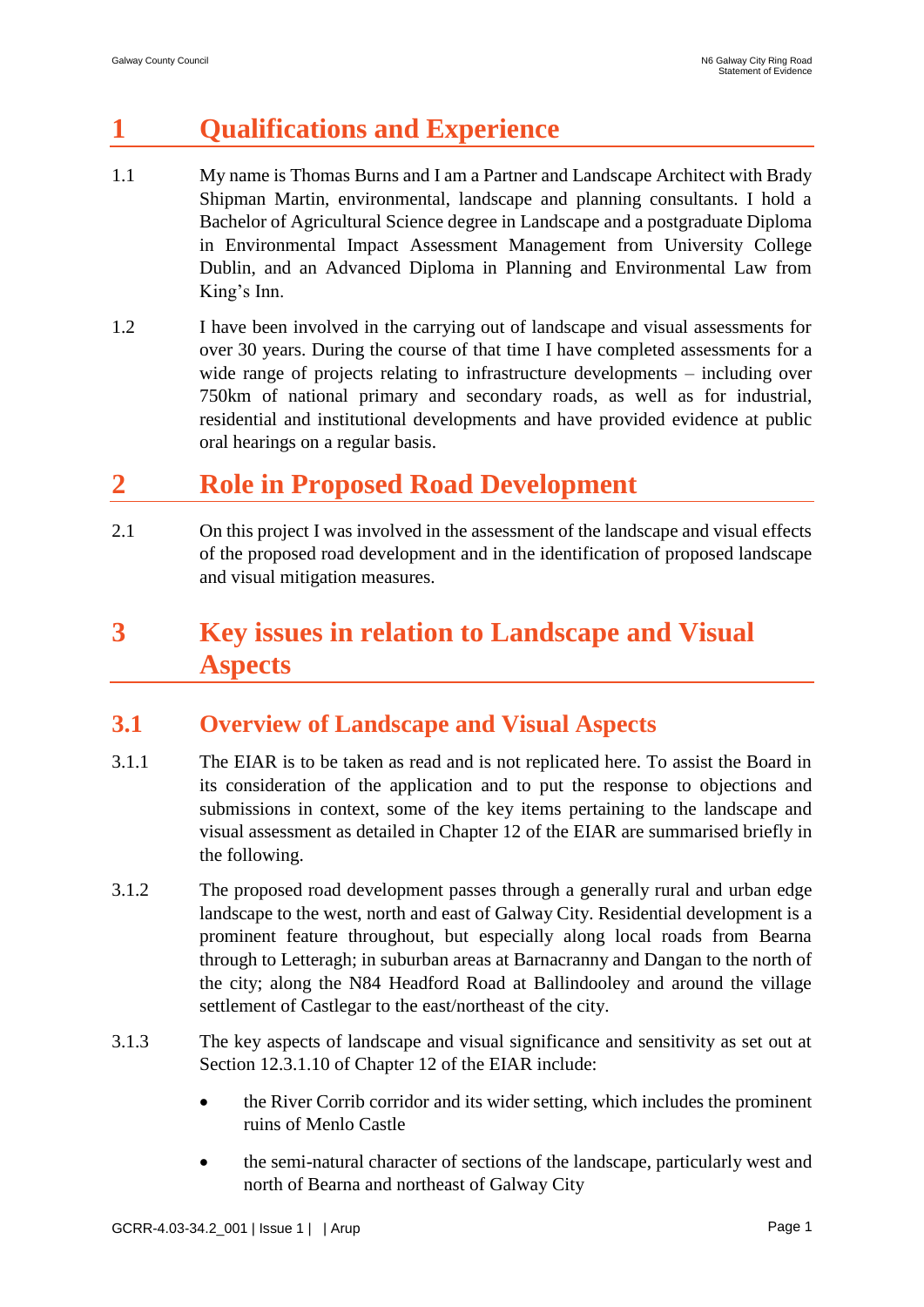- The amenity, recreation and sports grounds of NUIG Sporting Campus on the west bank of the River Corrib
- the open recreational lands of Galway Racecourse
- the number, prominence and visual amenity of residential properties located along the proposed road development, most notably north of Bearna; northwest of Galway City; to either side of the N59 Moycullen Road, north of the city; along the N84 Headford Road at Ballindooley Lough and at Castlegar northeast of the city; and from Ballybrit through to Coolagh-Briarhill to the east of the city
- 3.1.4 The construction and initial operational stage of the proposed road development will give rise to significant landscape and visual impacts until such stage as the extensive landscape and visual proposals have established and become increasingly effective in mitigating these impacts.
- 3.1.5 The principal aspects or characteristics of the proposed road development likely to give rise to potential landscape and visual impacts are set out under Section 12.4 of Chapter 12 of the EIAR, both under construction phase (Section 12.4.1) and operational phase (Section 12.4.2). The key landscape and visual considerations are impacts on:
	- properties, landscapes and amenities
	- landscapes west and north of Bearna, and from the River Corrib through to Ballindooley
	- suburban residential landscapes located to either side of the N59 Moycullen Road and from Ballindooley through Castlegar and Ballybrit
	- the corridor of the River Corrib, including NUIG Sporting Campus
- 3.1.6 The proposed road development includes a comprehensive and detailed suite of measures for the avoidance, reduction and remediation of landscape and visual impacts. The detail of these mitigation measures is provided in Section 12.6 and Tables 12.7 and 12.8 of Chapter 12 of the EIAR and on Figures 12.1.01 to 12.1.15 in Volume 3 of the EIAR.
- 3.1.7 I am aware that a significant number of objections and submissions raise queries in relation to the proposed landscape measures along the proposed road development. Therefore, I go through the proposed landscape mitigation measures in some detail under responses to submissions.
- 3.1.8 Some degree of residual visual impact will continue to arise for residential and other properties located close to or adjoining the boundary of the proposed road development – most notably to either side of the N59 Moycullen Road, at Ballindooley and at Castlegar – and where the proposed road development, including the River Corrib Bridge, crosses sensitive landscape areas, including the River Corrib and the NUIG Sporting Campus.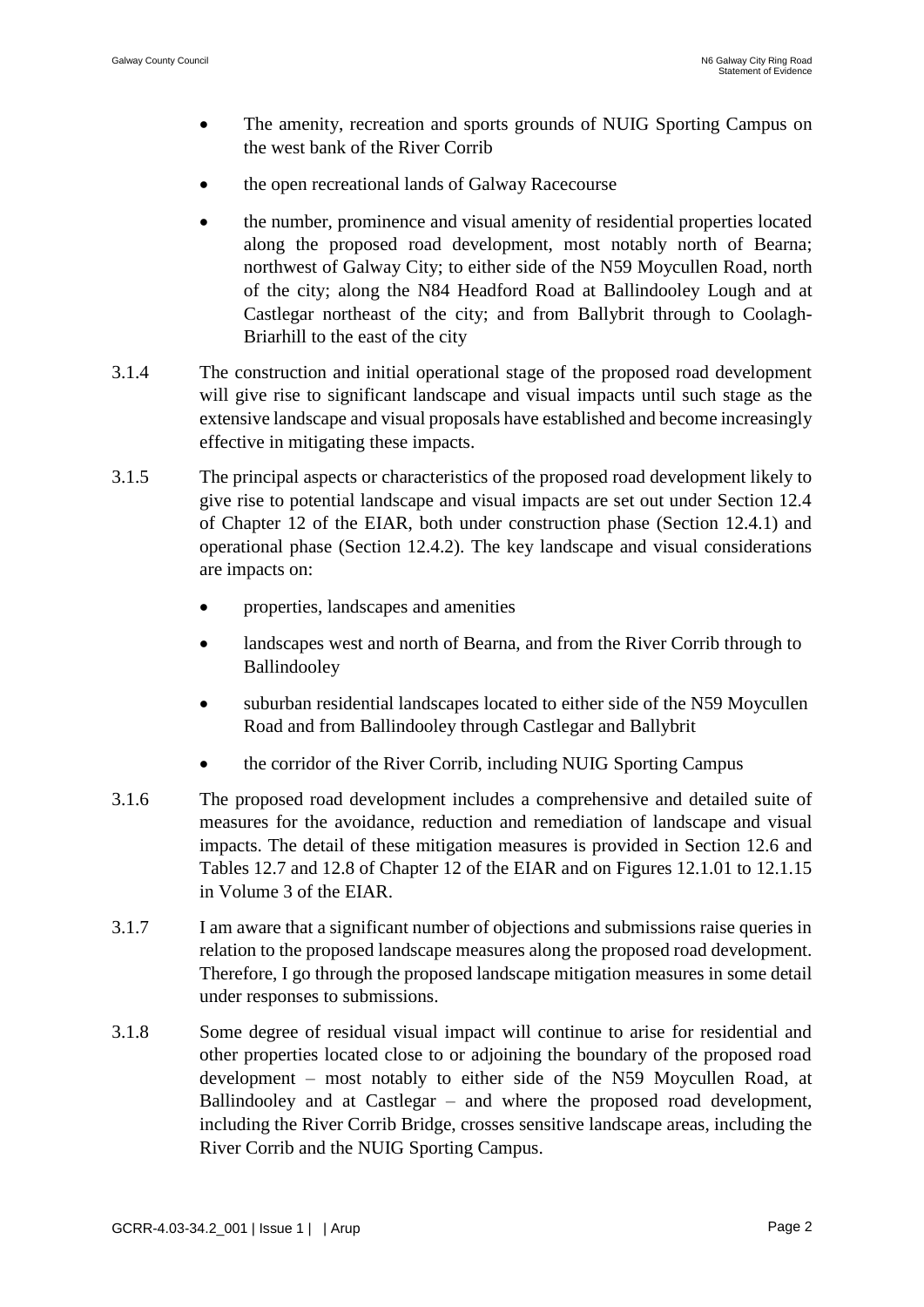- 3.1.9 While the proposed road development does give rise to significant landscape and visual effects, the project also includes a comprehensive and detailed suite of measures for the avoidance, reduction and remediation of landscape and visual impacts. These include construction and operation stage scheme-wide measures applied across the proposed road development, as well as specific measures that address particular landscape and visual impacts.
- 3.1.10 The proposed modification of the Parkmore Link Road includes for berming and associated 3m wide screen planting (as per provided for in Table 12.8 of Chapter 12 of the EIAR) to mitigate any potential visual impact on Galway Racecourse. The proposed modification of the Parkmore Link Road will not have any significant landscape or visual impact either locally or in the wider setting and does not alter the assessment of the landscape and visual impact of the proposed road development provided in Chapter 12 of the EIAR.
- 3.1.11 NUIG has made a separate application for planning permission (Galway City planning ref. no.: 19372) for a proposed 3G all-weather and grass pitch development at Dangan, Newcastle. The proposed pitch development is to be located south of existing soccer pitches and to the immediate north of the proposed road development. The layout of the pitch development has been designed to take account of the proposed road development. The proposed pitch development also includes for provision of a biodiversity enhancement area to the north (riverside) of the existing pitches.
- 3.1.12 The proposed pitch development is located within the existing NUIG Sporting Campus and the development does not give rise to further cumulative landscape and visual impacts.
- 3.1.13 The removal of the proposed all-weather pitch does not have any significant landscape or visual impact either locally or in the wider setting and while referenced in the assessment, its removal does not alter the findings of the assessment of the landscape and visual impacts of the proposed road development presented in Chapter 12 of the EIAR.
- 3.1.14 It is proposed to provide a potential nest site for peregrine falcons on a c.25m high lighting- column style pole within City Council lands at Knockayarragh, Castlegar. An access gate and access track will also be provided off the N84 Headford Road to the structure via these lands. The location is close to where peregrine falcons are already found in Lackagh Quarry.
- 3.1.15 The proposed lightweight thin structure and access arrangements will not result in any significant landscape or visual impact either locally or in the wider setting and does not alter the findings of the assessment of the landscape and visual impact of the proposed road development provided in Chapter 12 of the EIAR.
- 3.1.16 The following proposed developments were lodged for permission post the application for approval for the N6 GCRR: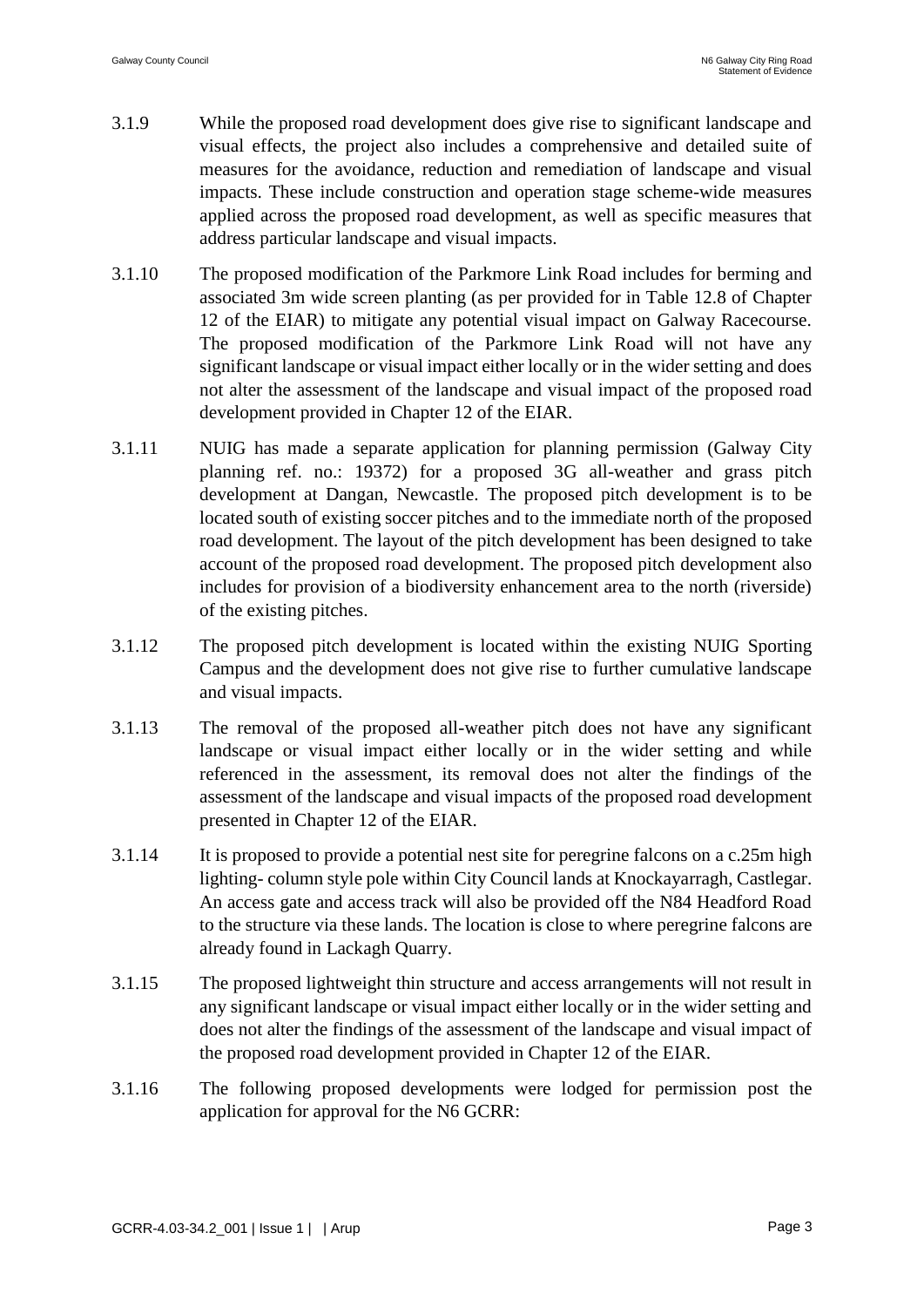- Plot 229: Strategic Housing Development (SHD) application for 238 residential units at Ballyburke (ref.: ABP-304762-19) – permitted October 2019.
- Plot 469 (S\_003): Strategic Housing Development (SHD) application for 332 residential units at Gort na Bró, Rahoon (ref.: ABP-305982-19) – decision due by 30 March 2020.
- NUIG Sports Pitch Development (Galway City planning ref. no.: 19372).

It is considered that the proposed developments do not result in significant cumulative landscape or visual impacts with the proposed road development. Screen planting has been provided as part of the proposed road development through Plot 229 as per Figure 12.1.04. The lands at Plots 229 and 469 are already zoned for development, and the NUIG site is part of the existing Sporting Campus at NUIG, which is zoned for recreation and amenity use.

# **4 Responses to Objections/Submissions**

### **4.1 Overview**

- 4.1.1 Landscape and Visual aspects are raised in a considerable number of the submissions and objections submitted to An Bord Pleanála with respect to the application (October, 2018) as well as in a small number of the submissions and objections submitted to An Bord Pleanála with respect to the Response to the Request for Further Information (August, 2019). Responses to these landscape and visual issues are included with this statement of evidence.
- 4.1.2 The items raised in relation to landscape and visual aspects are:
	- Details of the Landscape (Planting) Measures.
	- Landscaping of Attenuation/Drainage Ponds.
	- Stone Walls.
	- Road Lighting.
	- Visual Impact on Properties.
	- Impact on NUIG Sporting Campus and Menlo Castle.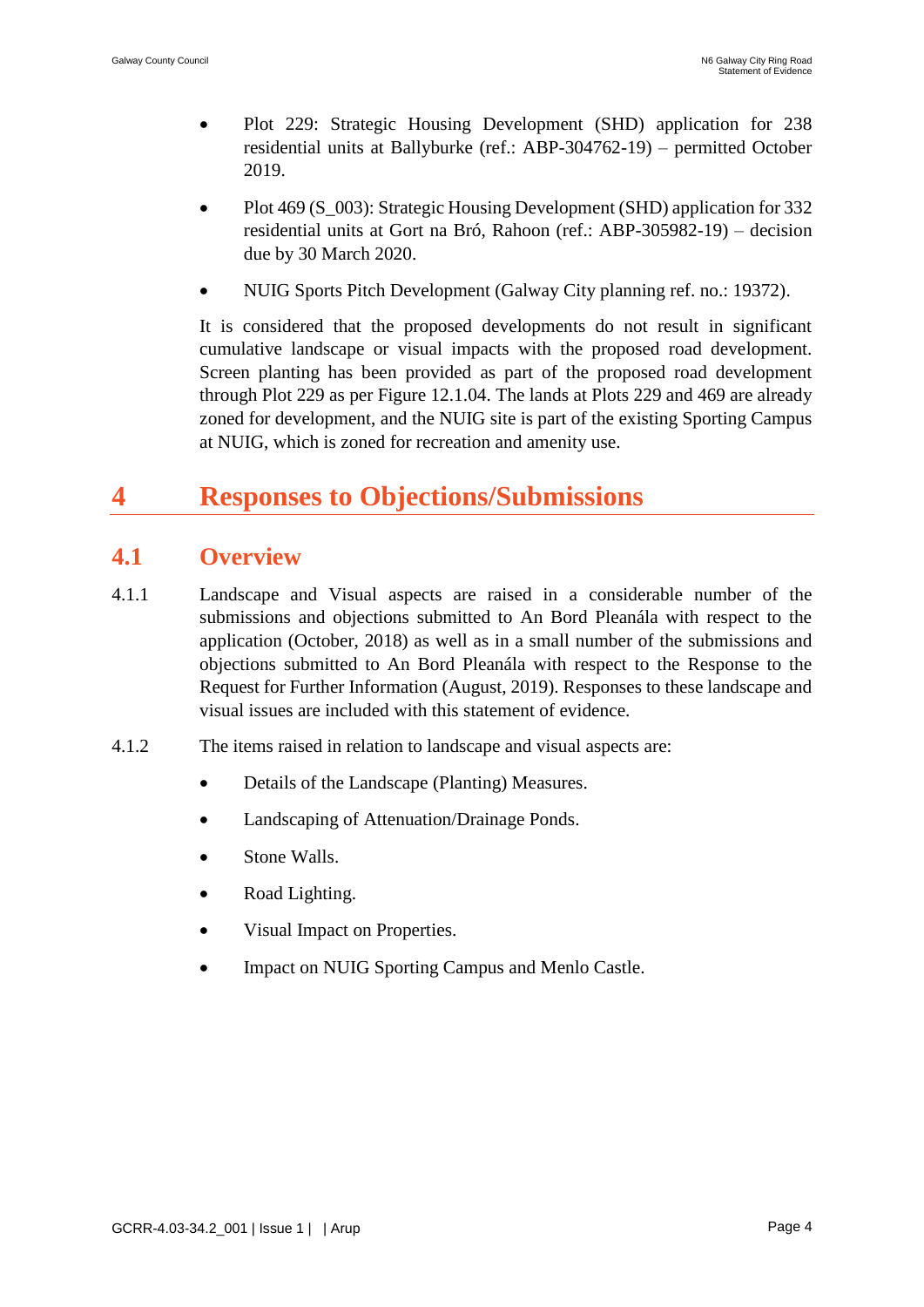# **4.2 Details of the Landscape (Planting) Measures**

### **Issues raised in objections/submissions**

4.2.1 Landscaping / planting measures are inadequate or details on proposed measures are inadequate.

> The following objections/submissions raised this point: Ob\_102; Ob\_105; Ob\_115; Ob-117; Ob\_134; Ob\_135; Ob 136; Ob\_139; Ob\_141; Ob\_145; Ob\_151; Ob\_152; Ob\_155; Ob\_156; Ob\_158; Ob\_167; Ob\_168; Ob\_177; Ob\_187; Ob\_195; Ob\_197; Ob\_199; Ob\_201; Ob\_204; Ob\_205; Ob\_207; Ob\_208; Ob\_209; Ob\_211; Ob\_212; Ob\_216; Ob\_217; Ob\_219; Ob\_222; Ob\_223 & 261; Ob\_229; Ob\_238; Ob\_239; Ob\_272 & 462; Ob\_298; Ob\_468 & 501; Ob\_484; Ob\_485; Ob\_493; Ob\_496; Ob\_498; Ob\_499; Ob\_545 & 561; Ob\_569; Ob\_575; Ob\_589; Ob\_603; Ob\_620; Ob\_626; Ob\_628 & 702; Ob\_629; Ob\_631; Ob\_632; Ob\_634; Ob\_639; Ob\_643; Ob\_663; Ob\_666; Ob\_684; Ob\_688; Ob\_705; Ob\_716; Ob\_750; Ob\_751; Ob\_757; S-029; S\_059; S\_065; S\_067.

#### **Response**

- 4.2.2 Landscape mitigation measures and landscape proposals are set out Section 12.6 of Chapter 12 of the EIAR, with specific details provided in Tables 12.7 and 12.8. The locations of specific screen planting proposals are identified on Figures 12.1.01 – 12.1.15 in Volume 3 of the EIAR. This description of the measures includes an introduction to the approach and guidance used in the development of landscape mitigation measures as well as a description of the general and specific measures proposed during the construction and operation phases.
- 4.2.3 **Construction Stage**: Many of the proposed construction stage measures involve best practice in terms of minimising the potential effects of construction works and in adhering to the working practices and measures set out in the Construction Environmental Management Plan (CEMP – Appendix A.7.5 of the EIAR). By way of example the following specific measures are set out in Section 12.6.2 of Chapter 12 of the EIAR:
	- Storage areas will be located so as to avoid impacting further on existing residential and other property, woodlands, trees, hedgerows, drainage patterns, etc.
	- Solid site hoarding of minimum 2.0m in height will be provided alongside construction works adjoining residential property or recreational amenities
	- Solid hoarding or similar, of minimum 2.0m in height will be provided along any side of a proposed construction compounds, where they are located within 100m of residential properties
	- Construction compounds will be fully-decommissioned and reinstated to their pre-construction condition at the end of the construction contract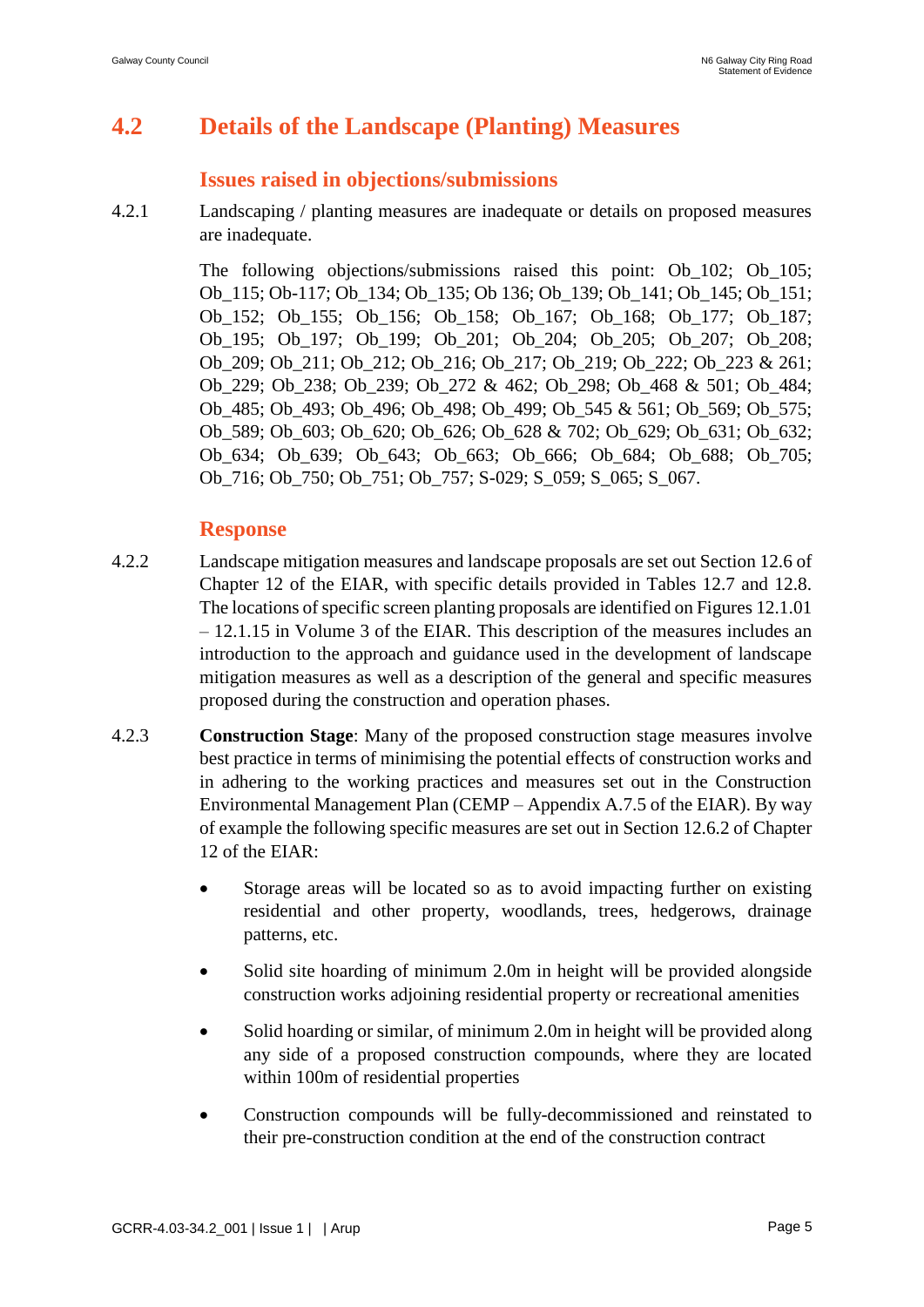- Side slopes and other landscape areas along the proposed road development will be prepared for soiling, and either seeded and/or planted at the earliest possible opportunity. As such, some scope may exist for undertaking significant areas of seeding and planting prior to the end of the construction works
- 4.2.4 **Operation Stage**: Mitigation measures proposed for the operation phase of the proposed road development (as detailed in Section 12.6.3 of Chapter 12 of the EIAR) are set under:
	- Project-wide Landscape Measures (Section 12.6.3.1) that are applied along the length of the proposed road development and detailed in Table 12.7 of Chapter 12 of the EIAR
	- Specific Landscape Measures (Section 12.6.3.2) that address particular landscape and visual impacts along the proposed road development and are detailed in Table 12.8 of Chapter 12 of the EIAR and identified, as appropriate, on Figures 12.1.01 to 12.1.15 of the EIAR
- 4.2.5 The overriding consideration in the design of the planting mitigation is to establish a relatively low-growing but dense planting that will provide for effective screening of the proposed road development and of associated traffic and that will also provide the best opportunity for assimilation of the development into its wider landscape setting. This is best achieved through the use of a broad range of deciduous and evergreen native species that are also appropriate to the particular area.
- 4.2.6 While landscape proposals seek to address landscape fragmentation, visual impact, visual intrusion, planting diversity and habitat development, in proposing these measures, I am also aware that the exposed nature of the landscape in certain areas will, in the way of indigenous planting, have the effect of restricting the overall growth and height of proposed planting. However, this will have the effect of helping to maintain existing open views from properties and the landscape generally whilst screening the proposed road development.

The key landscape proposals are set out in the following sections.

- 4.2.7 **Boundary Hedgerow**: New hedgerow planting will be established along the full extent of the fenceline boundary of the proposed road development, excluding at structures – bridges, tunnels etc., or where retained hedgerows form the new boundary. New hedgerows will also be planted around attenuation ponds.
- 4.2.8 Hedgerow planting will comprise a double staggered hedgerow with tree planting, where locally appropriate.
- 4.2.9 In western areas, hedgerow planting will comprise 30% blackthorn, 40% hawthorn and 10% holly, interspersed with 20% of species such as elder, willow and others found in the local environment.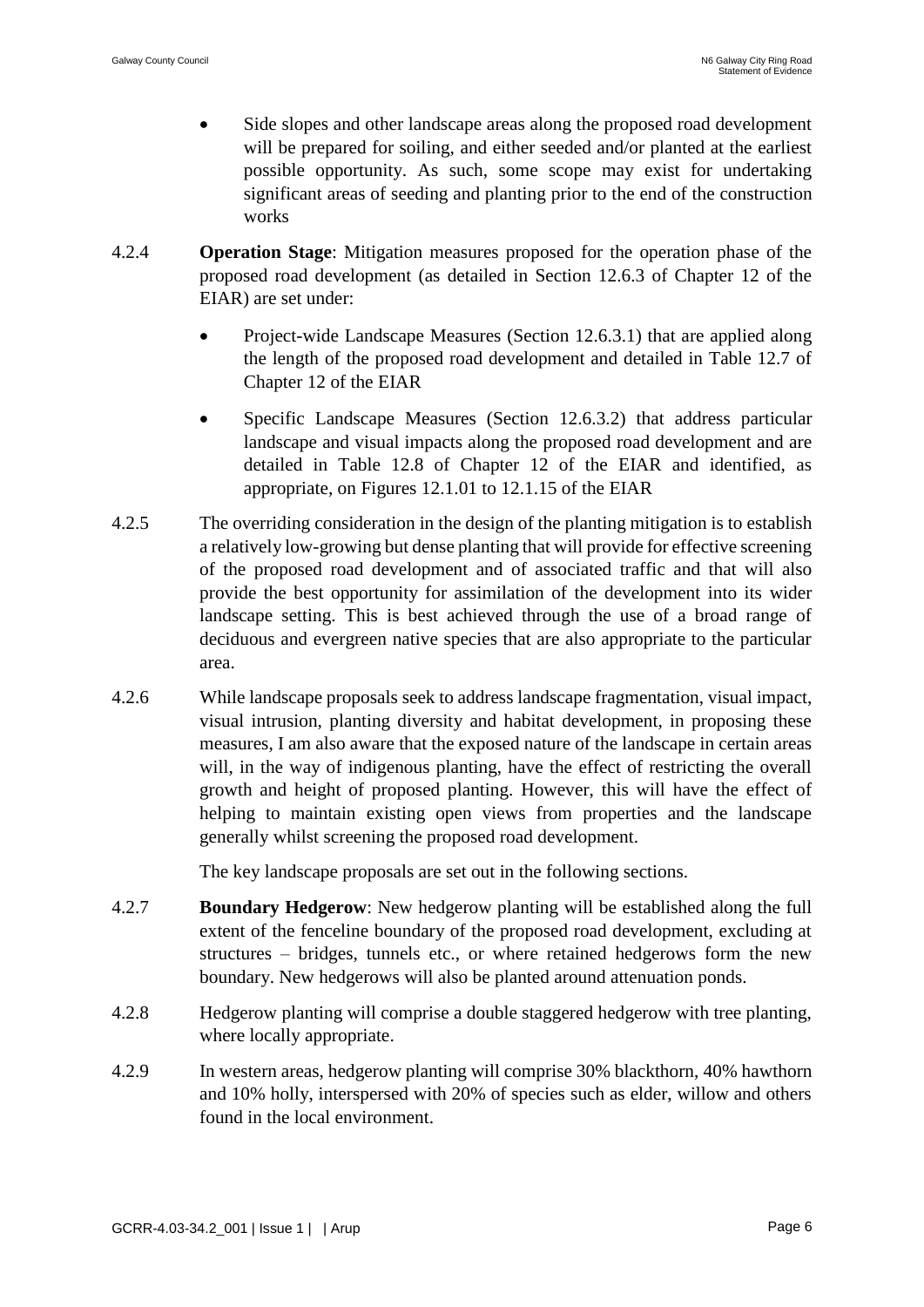- 4.2.10 In eastern areas, hedgerow planting will comprise 30% hazel, 40% hawthorn and 10% holly, interspersed with 20% of species such as blackthorn, elder, willow and others found in the local environment.
- 4.2.11 Hawthorn plants (40% of planting) will be minimum 90cm in height and planted at 50cm centres in each of two double staggered rows set 25cm apart. Other plants will be minimum 50cm high.
- 4.2.12 The hedgerow will be interspersed with half-standard trees (6-8cm girth circa 2.4 to 2.8m high) of alder, birch and/or oak species planted in a random manner averaging c.1 tree/25 metres.
- 4.2.13 In total this will result in the planting of over 68km of new hedgerow with c.275,000 hedgerow trees and shrubs, which includes over 2,700 half-standard sized trees.
- 4.2.14 **Screen Planting**: Depending on available width, screen planting is proposed for mitigation of visual impact in planting belts of 3m to 6m, or more, in depth as set out on Figures 12.1.01 to 12.1.15 of Volume 3 of the EIAR. In some locations of larger embankment, planting depth increases up to a maximum of 18m.
- 4.2.15 Screening planting will be established at 1m centres and will include for quick growing and adaptable native tree species (alder, birch, rowan and Scots pine) and shrub species (blackthorn, elder, geulder rose, holly, hawthorn, hazel and willow).
- 4.2.16 Evergreen species will comprise 35% of the planting numbers, with Scots pine trees at 20% and holly at a further 15%. Trees planted as half-standards and standards (i.e. British Standard (BS 3936-1) tree sizes of 6-8cm girth and 8-10cm girth and c. 2.4 to 3.0m high) will comprise a minimum 10% of the planting numbers.
- 4.2.17 In total this will result in the planting of over 300,000 sqm of screen planting with c.300,000 trees and shrubs, which includes c.40,000 standard/half-standard-sized trees.
- 4.2.18 **Other Planting**: In addition to the proposed boundary hedgerow and screen planting described above, planting is also proposed along noise barriers/bunds, in small landscape areas along the proposed road development and for specific ecological mitigation.
- 4.2.19 In overall terms, landscape proposals as detailed in Chapter 12 of the EIAR will result in the establishment of over 500,000sqm of new planting using approximately one million trees and shrubs.
- 4.2.20 Together the proposals comprise a comprehensive suite of locally appropriate measures that will avoid, remediate and/or mitigate the identified landscape and visual effects of the proposed road development. The overall objective of the measures is, insofar as possible, to provide a landscape setting for the effective integration of the proposed road development into its receiving environment.
- 4.2.21 The specific landscape measures applying to each submission that raised this issue is highlighted in the following.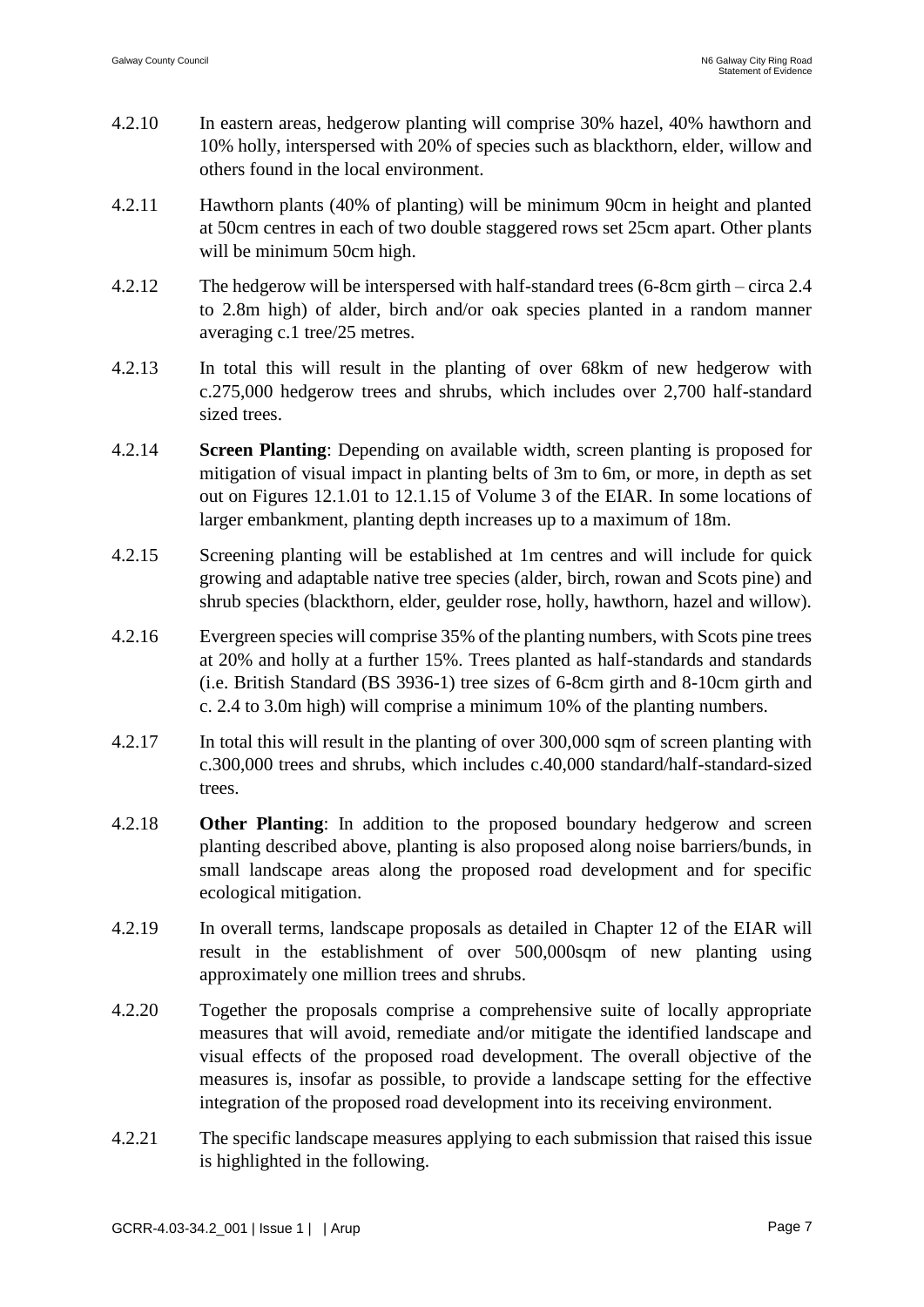**Ob\_102:** Specific landscape measures include:

- Retention of section of existing stone wall on the west side of the access link off the proposed Bearna West Roundabout
- Provision of 3m wide mixed screen planting belts as indicated on Figure 12.1.01
- A new tree-lined boundary hedgerow will be established along the fenceline of the proposed road development, where other measures are not provided

**Ob\_105:** Specific landscape measures include:

- Retention of section of existing hedgerow on the western boundary of the garden
- Retention of section of stone wall field boundary on north side of plot 105a.203
- Provision of 3m wide mixed screen planting belts as indicated on Figure 12.1.01
- A new tree-lined boundary hedgerow will be established along the fenceline of the proposed road development, where other measures are not provided

**Ob\_111:** Specific landscape measures include:

- Provision of 3m wide mixed screen planting belt along east side of the proposed road development as indicated on Figure 12.1.01
- A new tree-lined boundary hedgerow will be established along the fenceline of the proposed road development

**Ob\_115:** Specific landscape measures include:

- Provision of 3m wide mixed screen planting belt along east side of the proposed road development as indicated on Figure 12.1.01
- A new tree-lined boundary hedgerow will be established along the fenceline of the proposed road development

**Ob\_117:** Specific landscape measures include:

- Retention of short sections of existing stone wall boundaries
- Provision of 3m wide mixed screen planting belt along both sides of the proposed road development as indicated on Figure 12.1.01
- A new tree-lined boundary hedgerow will be established along the fenceline of the proposed road development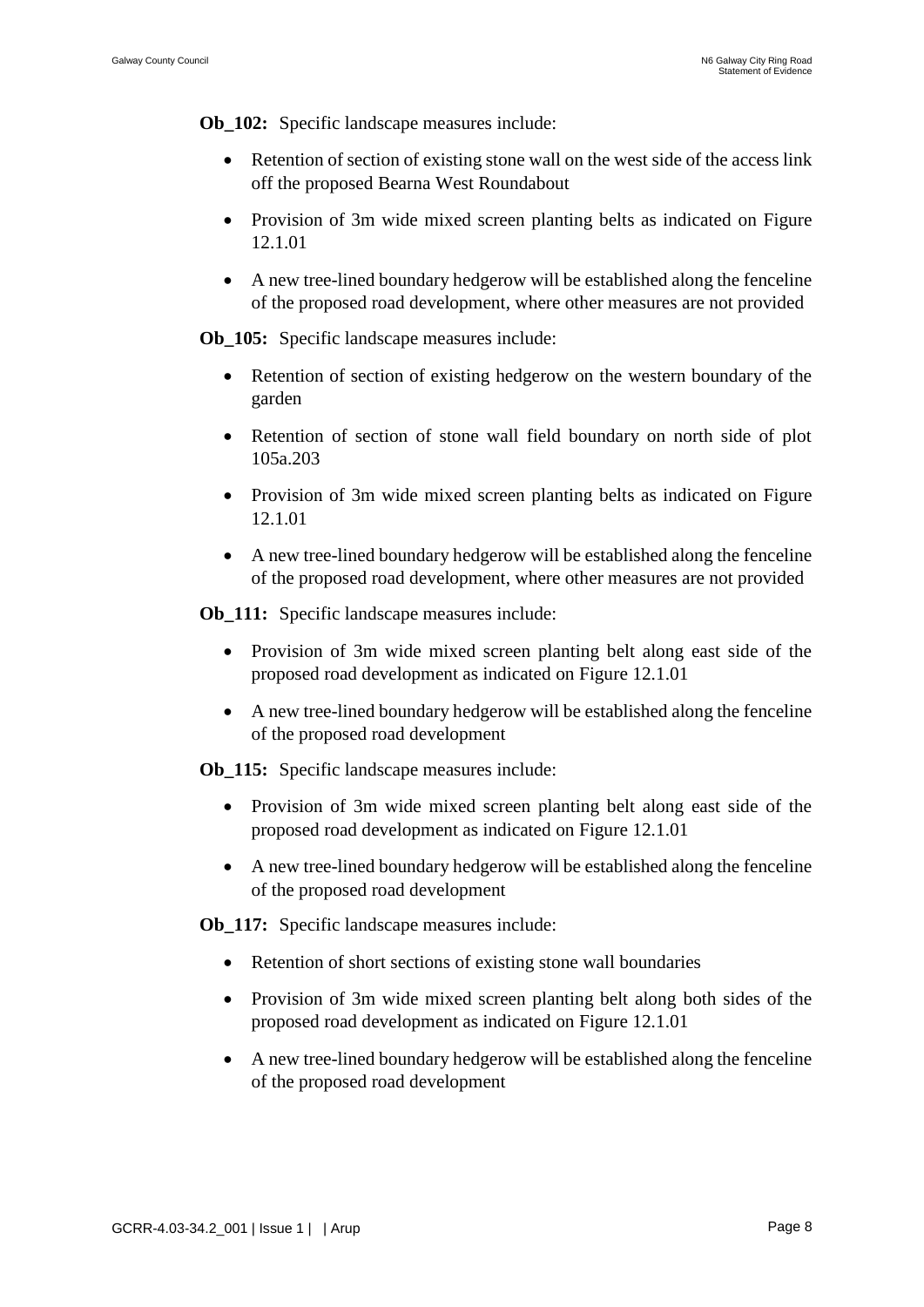**Ob\_134:** Specific landscape measures include:

- Provision of 3m wide mixed screen planting belt along the property side of the proposed road development as indicated on Figure 12.1.01
- The planting as proposed will have some impact on longer views south from the property, but the design approach for the planting is to provide dense low level screening of the proposed road development
- Provision of 6m wide mixed screen planting belt along the embankments on Na Foraí Maola to Troscaigh Link Road as indicated on Figure 12.1.01
- A new tree-lined boundary hedgerow will be established along the fenceline of the proposed road development through this area

**Ob\_135:** Specific landscape measures include:

- Retention of existing garden and field boundaries to the rear of the property
- Provision of 3m wide mixed screen planting belt along the property side of the proposed road development as indicated on Figure 12.1.01
- Provision of 6m wide mixed screen planting belt along the embankments on Na Foraí Maola to Troscaigh Link Road as indicated on Figure 12.1.01
- A new tree-lined boundary hedgerow will be established along the fenceline of the proposed road development through this area

**Ob** 136: Specific landscape measures include:

- Retention of existing garden and field boundaries to the rear of the property
- Provision of 3m wide mixed screen planting belt along the property side of the proposed road development as indicated on Figure 12.1.01
- The planting as proposed will have some impact on longer views south from the property, but the design approach for the planting is to provide dense low level screening of the proposed road development
- Provision of 6m wide mixed screen planting belt along the embankments on Na Foraí Maola to Troscaigh Link Road as indicated on Figure 12.1.01
- A new tree-lined boundary hedgerow will be established along the fenceline of the proposed road development through this area

**Ob\_139:** Specific landscape measures include:

- Provision of 3m wide mixed screen planting belt along both sides of the proposed road development and Na Foraí Maola to Troscaigh Link Road North as indicated on Figure 12.1.01
- Provision of 6m wide mixed screen planting belt along the embankments on Na Foraí Maola to Troscaigh Link Road as indicated on Figure 12.1.01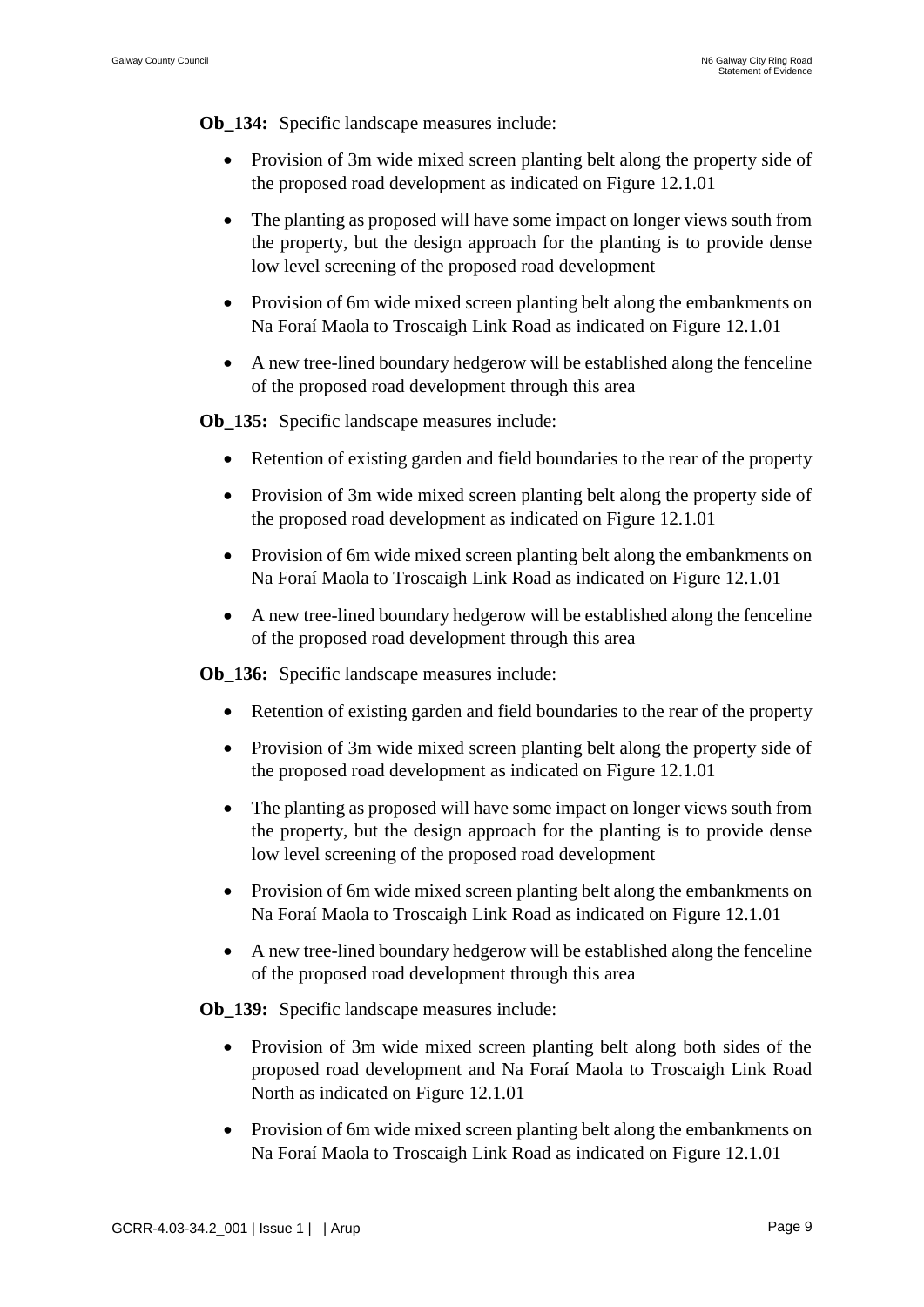• A new tree-lined boundary hedgerow will be established along the fenceline of the proposed road development

**Ob\_141:** Specific landscape measures include:

- Provision of 3m wide mixed screen planting belt along both sides of the proposed road development and Na Foraí Maola to Troscaigh Link Road North as indicated on Figure 12.1.01
- Provision of 6m wide mixed screen planting belt along the embankments on Na Foraí Maola to Troscaigh Link Road as indicated on Figure 12.1.01
- A new tree-lined boundary hedgerow will be established along the fenceline of the proposed road development
- Any impacted section of the residential property boundary wall will be reconstructed to match existing

**Ob\_145:** Specific landscape measures include:

- Provision of 3m wide mixed screen planting belt along both sides of the proposed road development and Na Foraí Maola to Troscaigh Link Road as indicated on Figure 12.1.01
- Provision of 6m wide mixed screen planting belt along the embankments on Na Foraí Maola to Troscaigh Link Road as indicated on Figure 12.1.01
- A new tree-lined boundary hedgerow will be established along the fenceline of the proposed road development
- Any impacted section of the residential property boundary wall will be reconstructed to match existing

**Ob\_151 & 152:** Specific landscape measures include:

- Provision of 6m wide mixed screen planting belt along both sides of the proposed road development and Na Foraí Maola to Troscaigh Link Road South as indicated on Figure 12.1.02
- Provision of 3m wide mixed screen planting belt along both sides of the Link Road where it ties into the existing road as indicated on Figure 12.1.02
- Provision of 3m wide mixed screen planting belt around the side of the proposed attenuation pond facing the property as indicated on Figure 12.1.02
- A new tree-lined boundary hedgerow will be established along the fenceline of the proposed road development
- Any impacted section of the residential property boundary wall will be reconstructed to match existing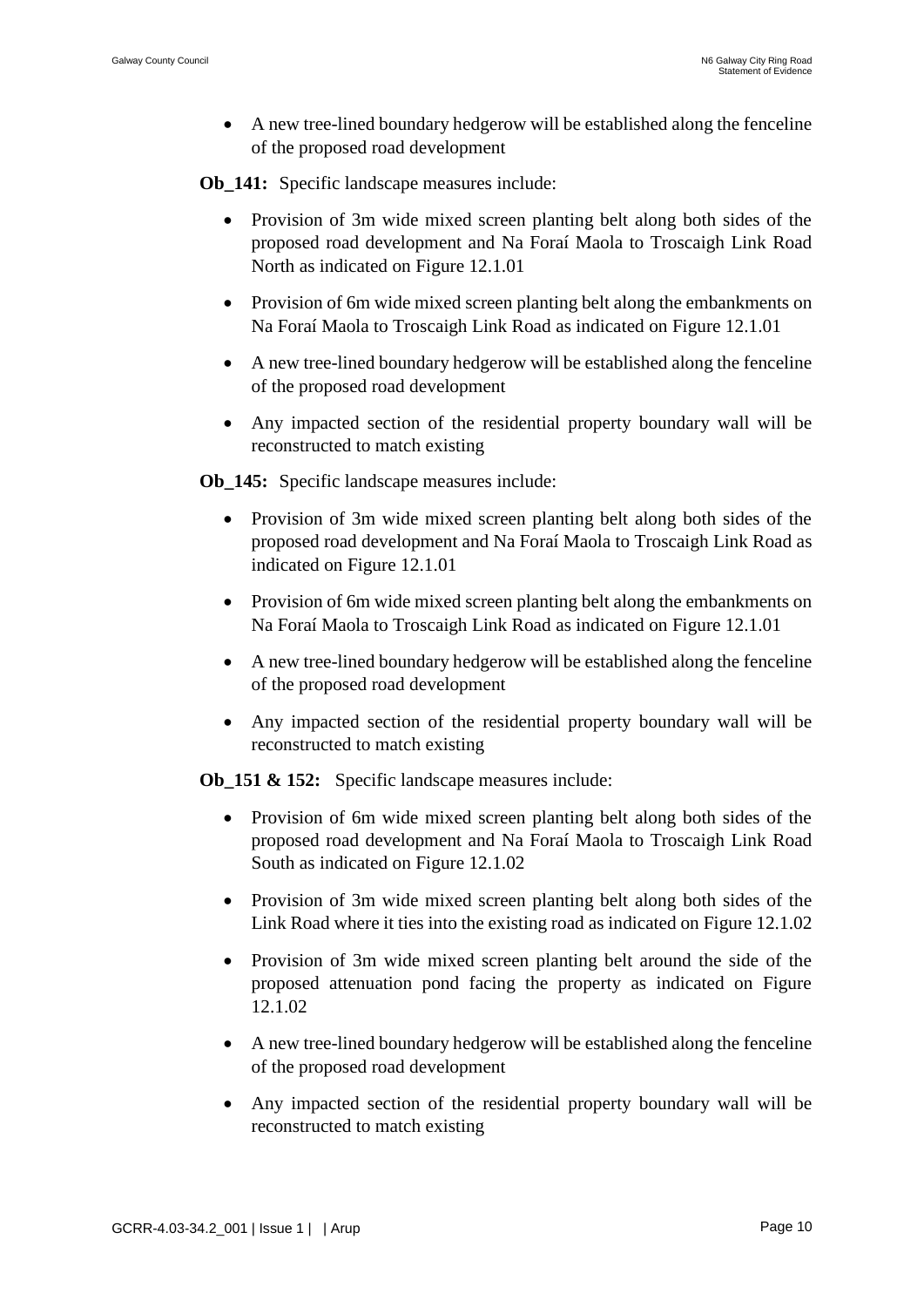**Ob\_155:** Specific landscape measures include:

- Provision of 3m wide mixed screen planting belt around the proposed access junction off the realigned section of the Troscaigh Road at  $Ch. 1+550/1+600$ as indicated on Figure 12.1.02
- A new tree-lined boundary hedgerow will be established along the fenceline of the proposed road development
- Any impacted section of the residential property boundary wall will be reconstructed to match existing
- It is proposed to extend the proposed of 3m wide mixed screen planting belt along the north side of the proposed road development west from Ch. 1+760 back to Ch.  $1+580$

**Ob\_156:** Specific landscape measures include:

- Provision of 3m wide mixed screen planting belt around the proposed Na Foraí Maola to Troscaigh Link Road North at Ch. 1+550/1+600 as indicated on Figure 12.1.01
- Provision of 6m wide mixed screen planting belt along the proposed road development as indicated on Figure 12.1.01
- A new tree-lined boundary hedgerow will be established along the fenceline of the proposed road development

**Ob** 158: Specific landscape measures include:

- Provision of 3m wide mixed screen planting belt around the proposed Na Foraí Maola to Troscaigh Link Road North at Ch. 1+550/1+600 as indicated on Figure 12.1.01
- Provision of 6m wide mixed screen planting belt along the proposed road development as indicated on Figure 12.1.01
- Provision of 6m wide mixed screen planting belt along the embankments leading to the Troscaigh Overbridge as indicated on Figure 12.1.01
- A new tree-lined boundary hedgerow will be established along the fenceline of the proposed road development
- Any impacted section of the residential property boundary wall will be reconstructed to match existing

**Ob\_167:** Specific landscape measures include:

- Provision of 3m wide mixed screen planting belt along the proposed road development as indicated on Figure 12.1.02
- A new tree-lined boundary hedgerow will be established along the fenceline of the proposed road development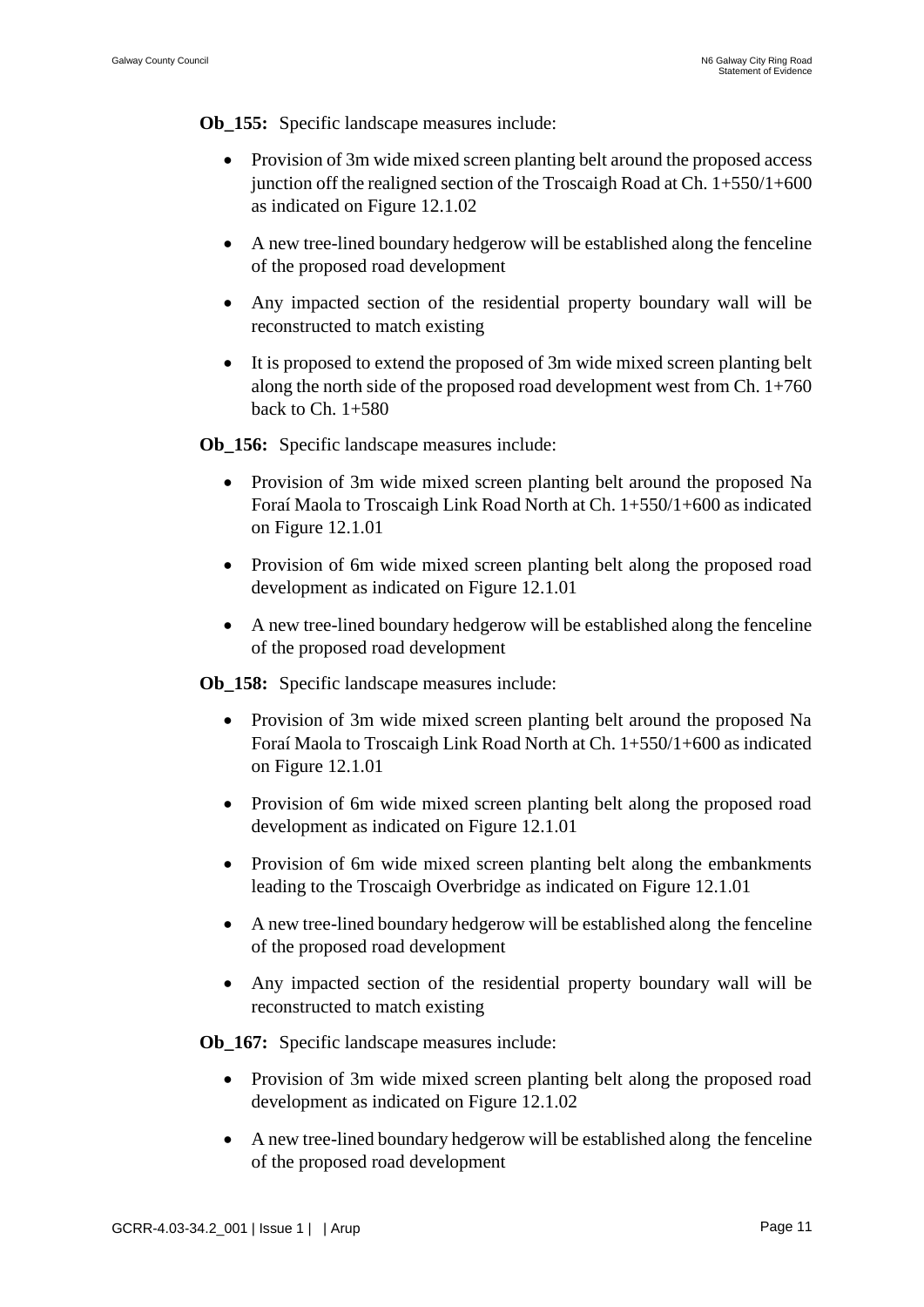**Ob\_168:** Specific landscape measures include:

- Provision of 3m wide mixed screen planting belt along part of the proposed road development as indicated on Figure 12.1.02
- A new tree-lined boundary hedgerow will be established along the fenceline of the proposed road development

**Ob\_177:** Specific landscape measures include:

- Provision of 3m wide mixed screen planting belt along the proposed road development as indicated on Figure 12.1.02
- A new tree-lined boundary hedgerow will be established along the fenceline of the proposed road development
- Any impacted section of the property residential boundary wall will be reconstructed to match existing

**Ob\_187:** No specific landscape measures are proposed as there will be no impact on the existing property. Screen hedgerow planting is provided along the proposed road development, which is over 400m from the property.

**Ob\_195:** Specific landscape measures include:

- Provision of 3m wide mixed screen planting belt along full property boundary with the proposed road development as indicated on Figure 12.1.02
- Provision of 6m wide mixed screen planting belt along the property boundary interface with the proposed Bearna East roundabout as indicated on Figure 12.1.02
- A new tree-lined boundary hedgerow will be established along the fenceline of the proposed road development
- Any impacted section of the property residential boundary wall will be reconstructed to match existing

**Ob\_197:** Specific landscape measures include:

- Provision of 3m wide mixed screen planting belt along the proposed road development as indicated on Figure 12.1.03
- A new tree-lined boundary hedgerow will be established along the fenceline of the proposed road development

**Ob\_199:** Specific landscape measures include:

- Northern and western boundaries are retained as indicated on Figure 12.1.03
- Provision of between 3m wide mixed screen planting belt along the realigned section of An Chloch Scoilte junction as indicated on Figure 12.1.03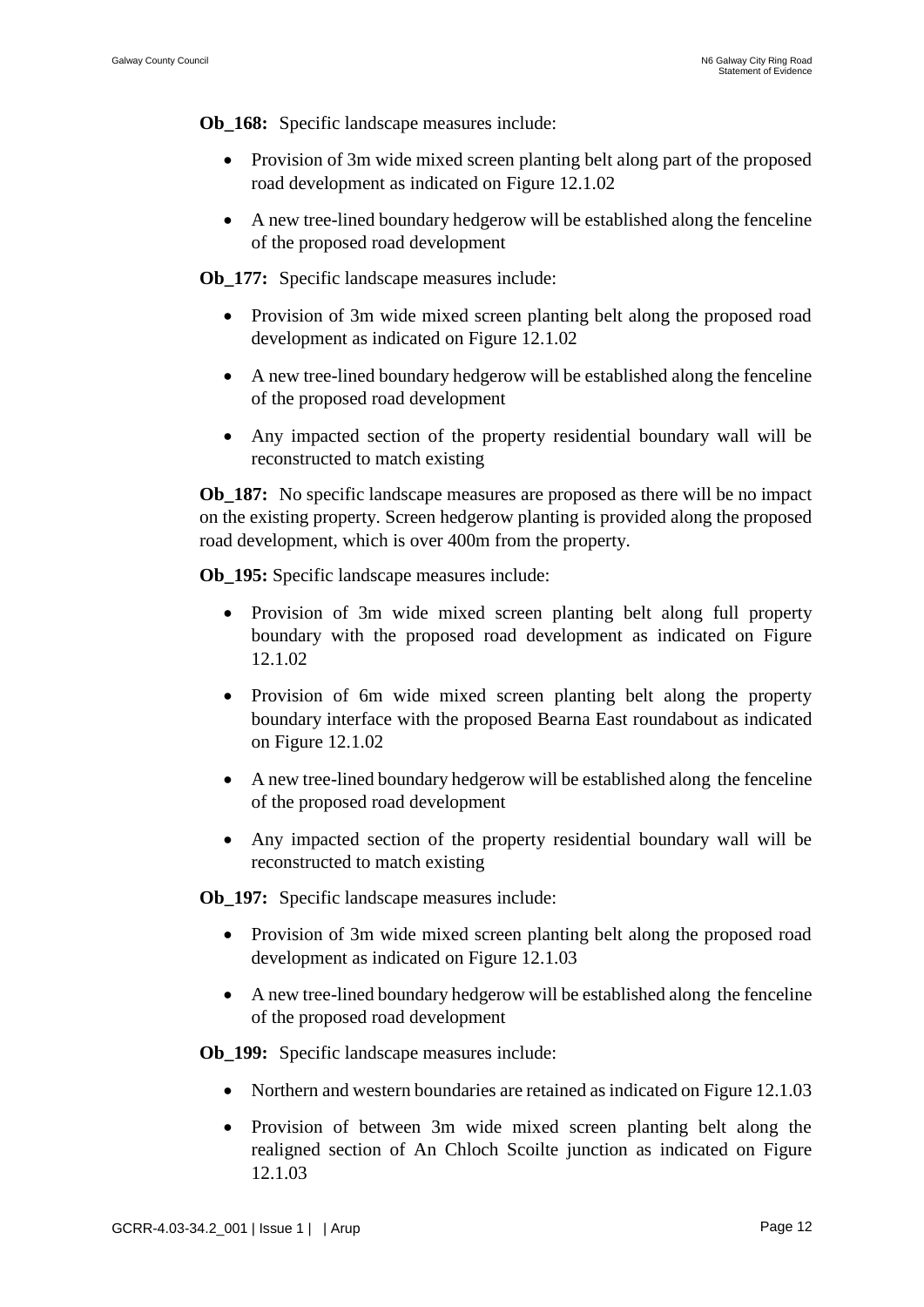• A new tree-lined boundary hedgerow will be established along the fenceline of the proposed road development

**Ob** 201: Specific landscape measures include:

- Provision of between 3m and 6m wide mixed screen planting belt along the proposed road development as indicated on Figure 12.1.03
- Planting proposals include for a range of native species and plant sizes which seek to provide an adaptable quick establishing mix. The mix includes for 35% of evergreen species and 10% of trees at up to 3.0m in height at planting
- The planting as proposed will have some impact on longer views south from the property, but the design approach for the planting is to provide dense low level screening of the proposed road development
- Provision of between 3m wide mixed screen planting belt along the realigned section of An Chloch Scoilte junction as indicated on Figure 12.1.03
- A new tree-lined boundary hedgerow will be established along the fenceline of the proposed road development

**Ob\_204:** Specific landscape measures include:

- The existing southern boundary is retained as indicated on Figure 12.1.03.
- Provision of 6m wide mixed screen planting belt along the proposed road development as indicated on Figure 12.1.03
- Provision of 3m wide mixed screen planting belt along the realigned section of An Chloch Scoilte junction as indicated on Figure 12.1.03
- A new tree-lined boundary hedgerow will be established along the fenceline of the proposed road development

**Ob\_205:** Specific landscape measures include:

- Provision of 6m wide mixed screen planting belt along the proposed road development as indicated on Figure 12.1.03
- A new tree-lined boundary hedgerow will be established along the fenceline of the proposed road development

**Ob\_207:** Specific landscape measures include:

- The mainline is in cutting past this property
- Provision of 6m wide mixed screen planting belt along the embankment of the proposed access road on east side off Aillie Road as indicated on Figure 12.1.03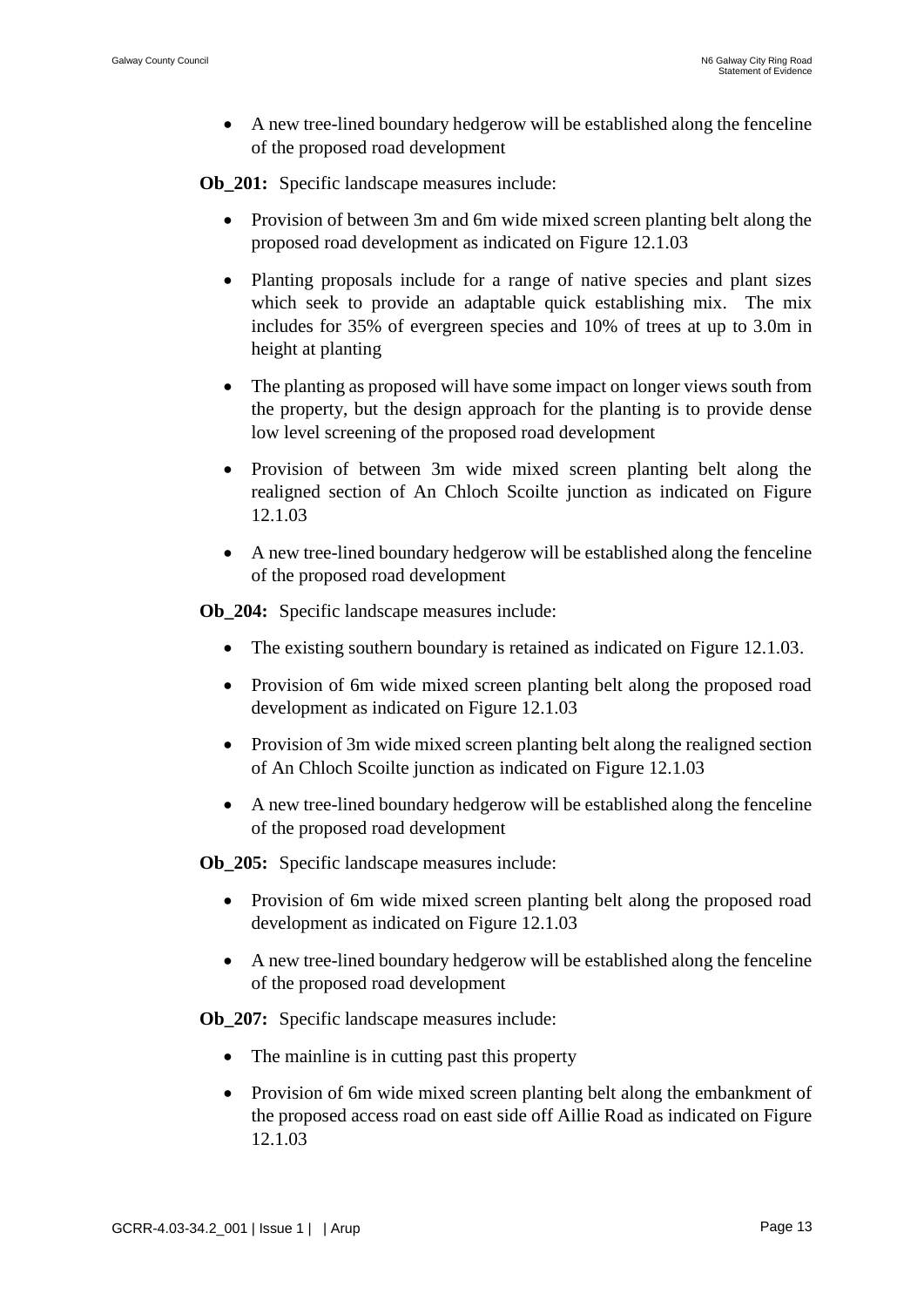- Provision of 3m wide mixed screen planting belt along the west side of Aillie Road as indicated on Figure 12.1.03
- A new tree-lined boundary hedgerow will be established along the fenceline of the proposed road development
- Any impacted section of the property residential boundary wall will be reconstructed to match existing

**Ob\_208:** Specific landscape measures include:

- Provision of 6m wide mixed screen planting belt along the proposed road development as indicated on Figure 12.1.03
- A new tree-lined boundary hedgerow will be established along the fenceline of the proposed road development

**Ob\_209:** Specific landscape measures include:

- The mainline is in cutting through this property
- Provision of a new tree-lined boundary hedgerow along the fenceline of the proposed road development

**Ob\_211:** Specific landscape measures include:

- Provision of 6m wide mixed screen planting belt along the proposed road development as indicated on Figure 12.1.03
- A new tree-lined boundary hedgerow will be established along the fenceline of the proposed road development

**Ob\_212:** Specific landscape measures include:

- Existing boundaries are retained as indicated on Figure 12.1.03
- A new tree-lined boundary hedgerow will be established along the fenceline of the proposed road development

**Ob\_216:** Specific landscape measures include:

- Reconstruction/replacement of the impacted sections of the property boundaries to match existing as indicated on Figure 12.1.04
- Provision of 3m wide mixed screen planting belt along the southern side of AR4/05 immediately south of the house as indicated on Figure 12.1.04
- Provision of 3m wide mixed screen planting belt along the proposed road development south of the property as indicated on Figure 12.1.04
- A new tree-lined boundary hedgerow will be established along the fenceline of the proposed road development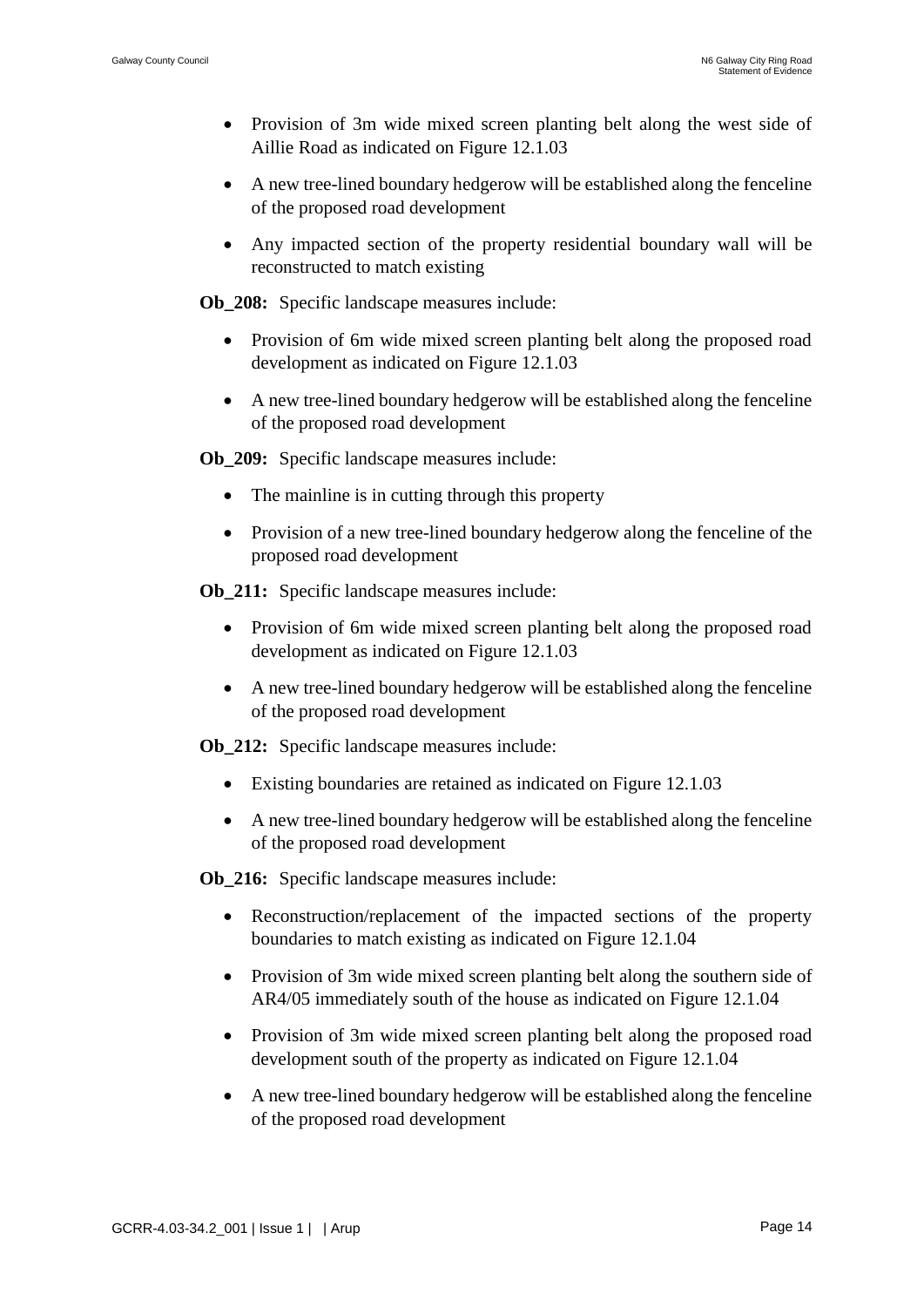**Ob\_217:** Specific landscape measures include:

- Reconstruction/replacement of the impacted sections of the property boundaries to match existing as indicated on Figure 12.1.04
- Provision of 3m wide mixed screen planting belt along the southern side of AR4/05 on the northern boundary of the property as indicated on Figure 12.1.03
- Provision of 3m wide mixed screen planting belt along the proposed road development south of the property as indicated on Figure 12.1.04
- A new tree-lined boundary hedgerow will be established along the fenceline of the proposed road development

**Ob\_219:** Specific landscape measures include:

- Reconstruction/replacement of the impacted sections of the residential property boundary to match existing as indicated on Figure 12.1.04
- Provision of 3m wide mixed screen planting belt along the proposed road development south of the property as indicated on Figure 12.1.04
- A new tree-lined boundary hedgerow will be established along the fenceline of the proposed road development

**Ob\_222:** Specific landscape measures include:

- Reconstruction/replacement of the impacted section of the residential property boundary to match existing as indicated on Figure 12.1.04
- Provision of 6m wide mixed screen planting belt along the proposed road development north of the property as indicated on Figure 12.1.04
- A new tree-lined boundary hedgerow will be established along the fenceline of the proposed road development

**Ob\_223 & 261:** Specific landscape measures include:

- Provision of 6m wide mixed screen planting belt along the proposed road development though property 223 as indicated on Figure 12.1.04
- Provision of 3m wide mixed screen planting belt along the north side of the proposed road development and a 6m wide mixed screen planting belt along the north side of the proposed road development though property 261 as indicated on Figure 12.1.04
- A new tree-lined boundary hedgerow will be established along the fenceline of the proposed road development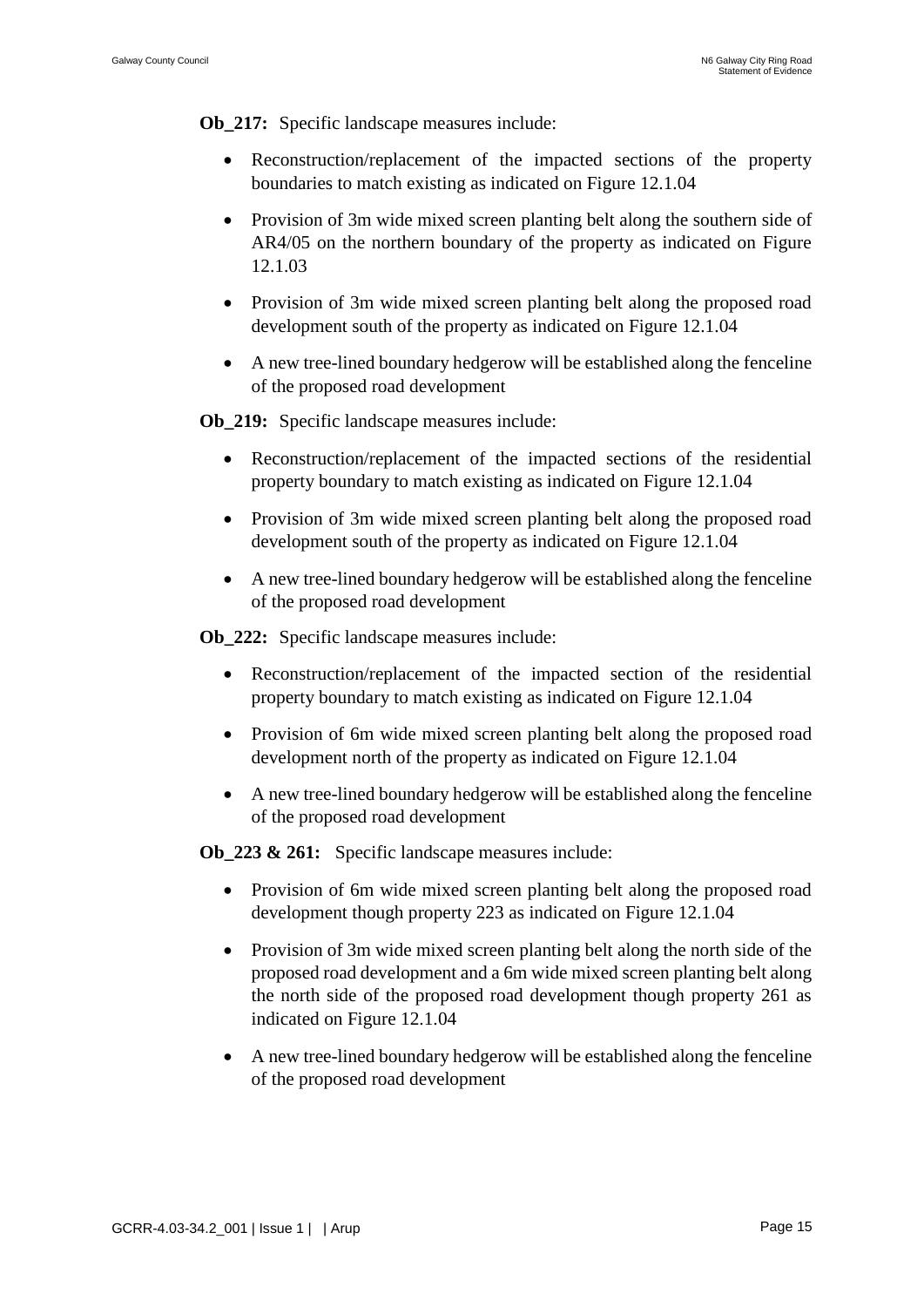**Ob\_229:** Specific landscape measures include:

- Reconstruction/replacement of the impacted section of the residential property boundary at Ballymoneen Road to match existing as indicated on Figure 12.1.04
- Provision of 6m wide mixed screen planting belt along the north side of the proposed road development as indicated on Figure 12.1.04
- Provision of 3m wide mixed screen planting belt along the Ballymoneen Road as indicated on Figure 12.1.04
- A new tree-lined boundary hedgerow will be established along the fenceline of the proposed road development

**Ob\_238:** Specific landscape measures include:

- Provision of between 6m to 12m wide mixed screen planting belt along the south side of the proposed road development as indicated on Figure 12.1.05
- Provision of between 3m to 12m wide mixed screen planting belt along the Ballymoneen Road as indicated on Figure 12.1.05
- A new tree-lined boundary hedgerow will be established along the fenceline of the proposed road development

**Ob\_239:** Specific landscape measures include:

- Reconstruction/replacement of the impacted section of the property boundary at Rahoon Road to match existing as indicated on Figure 12.1.05
- Provision of between 6m to 12m wide mixed screen planting belt along the south side of the proposed road development as indicated on Figure 12.1.05
- Provision of between 3m to 12m wide mixed screen planting belt along the Ballymoneen Road as indicated on Figure 12.1.05
- A new tree-lined boundary hedgerow will be established along the fenceline of the proposed road development

**Ob\_272 & 462:** Specific landscape measures include:

- The mainline of the proposed road development is in cutting through plots 272 & 462
- Provision of 6m wide mixed screen planting belt along both sides of the proposed road development and junction access lanes through plots 272 & 462 as indicated on Figures 12.1.05 & 12.1.06
- Provision of 3m wide mixed screen planting belt along the N59 Link Road North and South and along sections of the Letteragh Road through plots 272 & 462 as indicated on Figures 12.1.05 & 12.1.06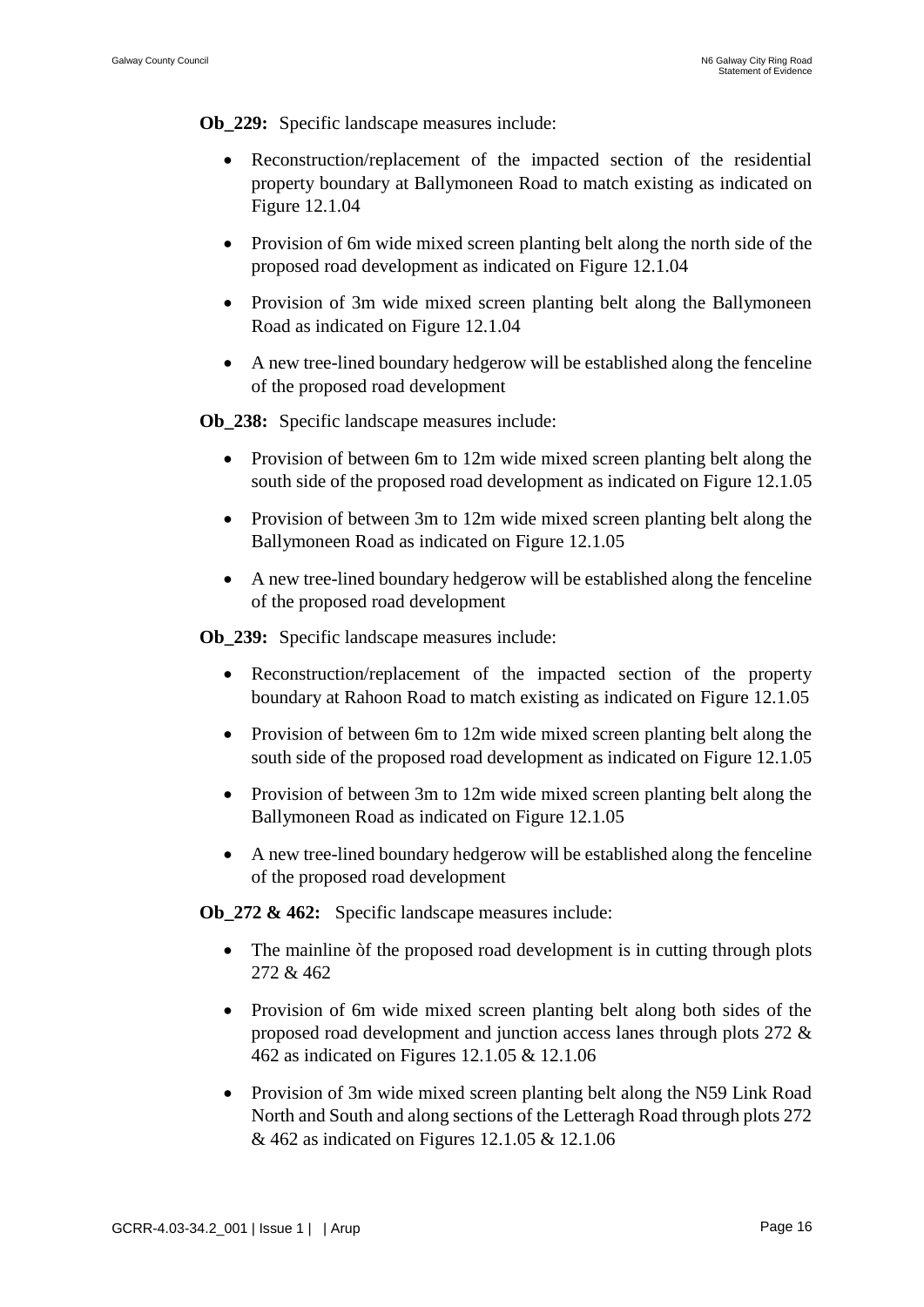• A new tree-lined boundary hedgerow will be established along the fenceline of the proposed road development

**Ob\_298:** Specific landscape measures include:

- Reconstruction/replacement of the impacted section of the property boundary at Rahoon Road to match existing as indicated on Figure 12.1.06
- Provision of 6m wide mixed screen planting belts along both sides of the proposed road development and junction access lanes as indicated on Figures 12.1.05 & 12.1.06
- Provision of 3m wide mixed screen planting belt along the N59 Link Road South and along sections of the Letteragh Road as indicated on Figures 12.1.05 & 12.1.06
- A new tree-lined boundary hedgerow will be established along the fenceline of the proposed road development

**Ob\_468 & 501:** Specific landscape measures at plots 568 & 501a include:

- Provision of 6m wide mixed screen planting belts along both sides of the proposed road development and junction access lanes as indicated on Figure 12.1.06
- Provision of 3m wide mixed screen planting belt along both sides of the N59 Link Road North as indicated on Figure 12.1.06
- A new tree-lined boundary hedgerow will be established along the fenceline of the proposed road development
- Plots 501b.201, 501b.202  $&$  501c.201 relate to the road carriageway only at Radharc An Locha – no landscape mitigation measures apply as indicated on Figure 12.1.06

**Ob\_485:** Specific landscape measures include:

- Reconstruction/replacement of the impacted section of the property boundary at Letteragh Road to match existing as indicated on Figure 12.1.06
- Provision of 6m wide mixed screen planting belt along both sides of the proposed N59 Link Road South development as indicated on Figure 12.1.06
- Provision of 3m wide mixed screen planting belt along the Letteragh Road as indicated on Figure 12.1.06
- A new tree-lined boundary hedgerow will be established along the fenceline of the proposed road development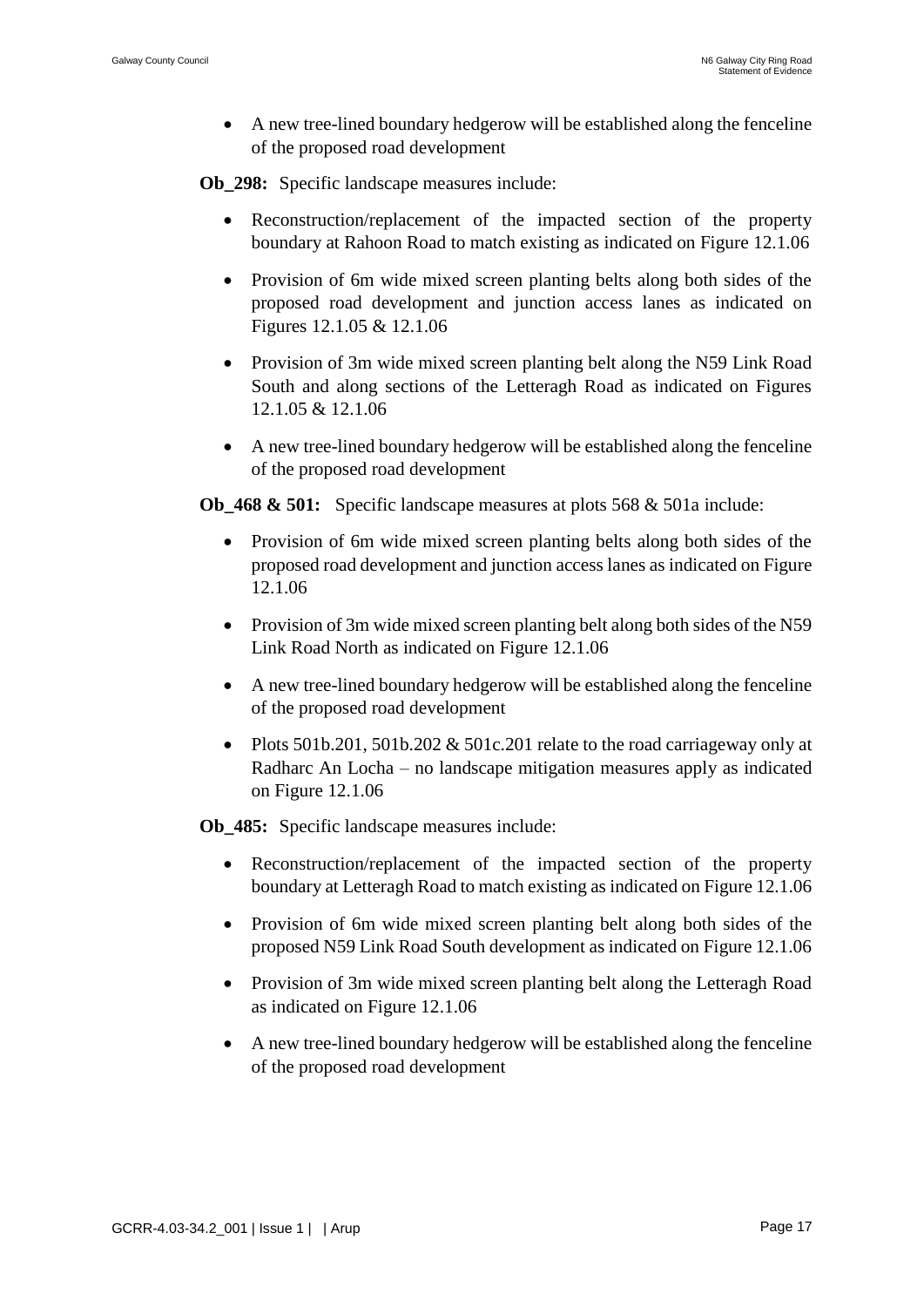**Ob\_493:** Specific landscape measures include:

- Retention of existing boundaries where possible
- Reconstruction/replacement of the impacted section of the property boundary as indicated on Figure 12.1.12

**Ob\_496:** Specific landscape measures include:

- Retention of existing boundaries where possible
- Reconstruction/replacement of the impacted section of the property boundary as indicated on Figure 12.1.12
- Provision of 6m wide mixed screen planting belt along cut slopes on both sides of the proposed N59 Link Road South development as indicated on Figure 12.1.12
- Provision of 3m wide mixed screen planting belt along the top of the cut slopes on the west side of the proposed N59 Link Road South development as indicated on Figure 12.1.12

**Ob\_498:** Specific landscape measures include:

- Retention of existing boundaries where possible
- Provision of between 3m and 6m wide mixed screen planting belt along the top of the cut slopes on the west side of the proposed N59 Link Road South development as indicated on Figures 12.1.06 & 12.1.12
- A new tree-lined boundary hedgerow will be established along the fenceline of the proposed road development

**Ob\_499:** Specific landscape measures include:

- Retention of existing boundaries where possible
- Provision of 3m wide mixed screen planting belt along the top of the cut slopes along the proposed N59 Link Road South development as indicated on Figure 12.1.06
- A new tree-lined boundary hedgerow will be established along the fenceline of the proposed road development

**Ob\_506:** Specific landscape measures include:

- Retention of existing boundaries where possible
- Provision of 3m wide mixed screen planting belt along the top of the cut slopes along the proposed N59 Link Road South development as indicated on Figure 12.1.06
- A new tree-lined boundary hedgerow will be established along the fenceline of the proposed road development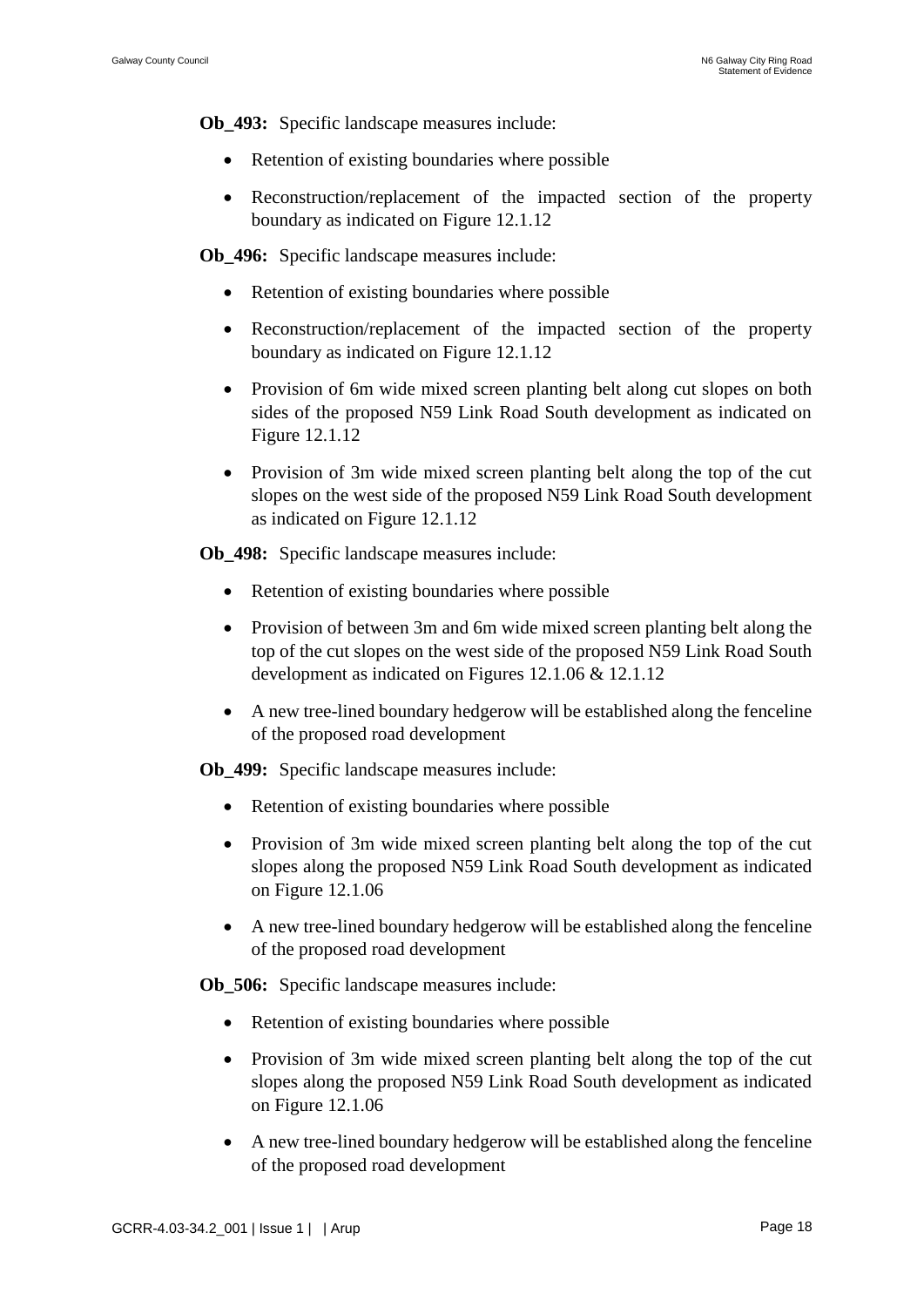**Ob\_545 & 561:** Specific landscape measures include:

- Retention of existing boundaries and plantings where possible
- Provision of 3m to 6m wide mixed screen planting belt along the eastern embankment leading to the proposed bridge as indicated on Figure 12.1.07
- Provision of tree planting at the top of the embankment from approx. Ch 9+600 to 10+100 as indicated on Figure 12.1.07
- A new tree-lined boundary hedgerow will be established along the fenceline of the proposed road development

**Ob\_569:** Specific landscape measures include:

- Retention of existing boundaries where possible
- Reconstruction/replacement of the impacted section of the property boundary as indicated on Figure 12.1.07
- Provision of 6m wide mixed screen planting belt on embankment slopes along the proposed road development as indicated on Figure 12.1.07
- Provision of tree planting at the top of the embankment from approx.ch 9+600 to 10+100 as indicated on Figure 12.1.07
- A new tree-lined boundary hedgerow will be established along the fenceline of the proposed road development
- **Ob 575 & 589** These plots relate to the road carriageway only at Coolough Road – no landscape mitigation measures apply as indicated on Figure 12.1.07.

**Ob\_603:** Specific landscape measures include:

- Provision of multiple layers of 3m to 6m wide mixed screen planting belts on embankment slopes along the proposed road development and AR 11/02 as indicated on Figure 12.1.08
- A new tree-lined boundary hedgerow will be established along the fenceline of the proposed road development

**Ob\_620:** Specific landscape measures include:

- Provision of multiple layers of 3m to 6m wide mixed screen planting belts on embankment slopes along the proposed road development and AR 12/01 as indicated on Figure 12.1.08
- A new tree-lined boundary hedgerow will be established along the fenceline of the proposed road development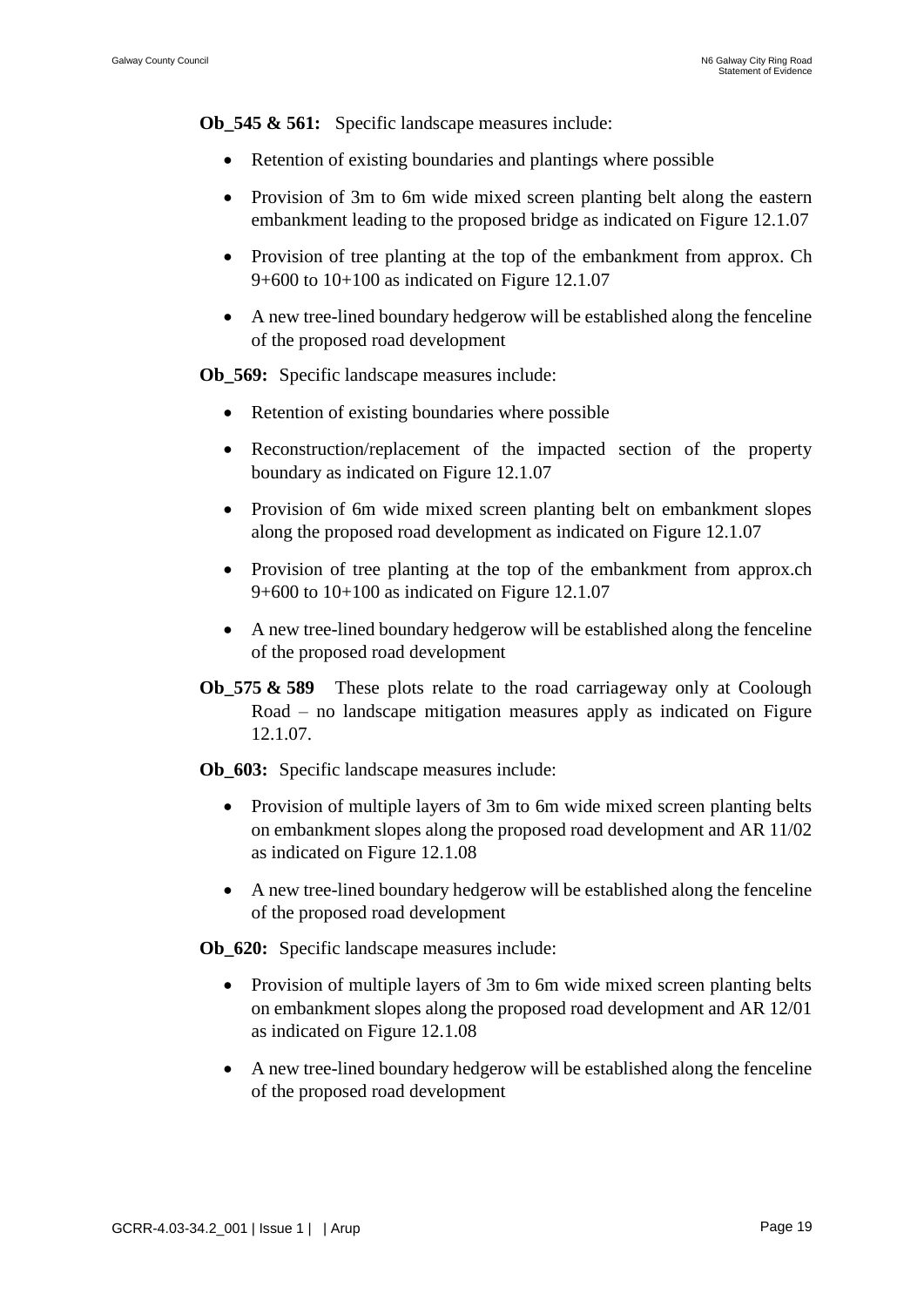**Ob\_626:** Specific landscape measures include:

- Provision of multiple layers of 3m to 6m wide mixed screen planting belts on embankment and cut slopes along the proposed road development as indicated on Figure 12.1.09
- A new tree-lined boundary hedgerow will be established along the fenceline of the proposed road development

**Ob\_628 & 702:** Specific landscape measures include:

- Provision of layers of 3m to 6m wide mixed screen planting belts on embankment and cut slopes along the proposed road development as indicated on Figure 12.1.09
- Provision of planted wildlife overpass bridge structure
- A new tree-lined boundary hedgerow will be established along the fenceline of the proposed road development

**Ob\_629:** Specific landscape measures include:

- Provision of layers of 3m to 6m wide mixed screen planting belts on embankment and cut slopes along the proposed road development as indicated on Figure 12.1.09
- Provision of planted wildlife overpass bridge structure
- A new tree-lined boundary hedgerow will be established along the fenceline of the proposed road development

**Ob\_631:** Specific landscape measures include:

- Provision of 6m wide mixed screen planting belt on south side of AR 12/04 as indicated on Figure 12.1.09
- Provision of 3m wide mixed screen planting belt on north side of AR 12/04 as indicated on Figure 12.1.09
- Provision of layers of 3m to 6m wide mixed screen planting belts on embankment and cut slopes along the proposed road development as indicated on Figure 12.1.09
- A new tree-lined boundary hedgerow will be established along the fenceline of the proposed road development

**Ob\_632:** Specific landscape measures include:

- Retention of large areas of existing planting, as indicated on Figure 12.1.09
- Provision of 6m wide mixed screen planting belt on south side of AR 12/04 as indicated on Figure 12.1.09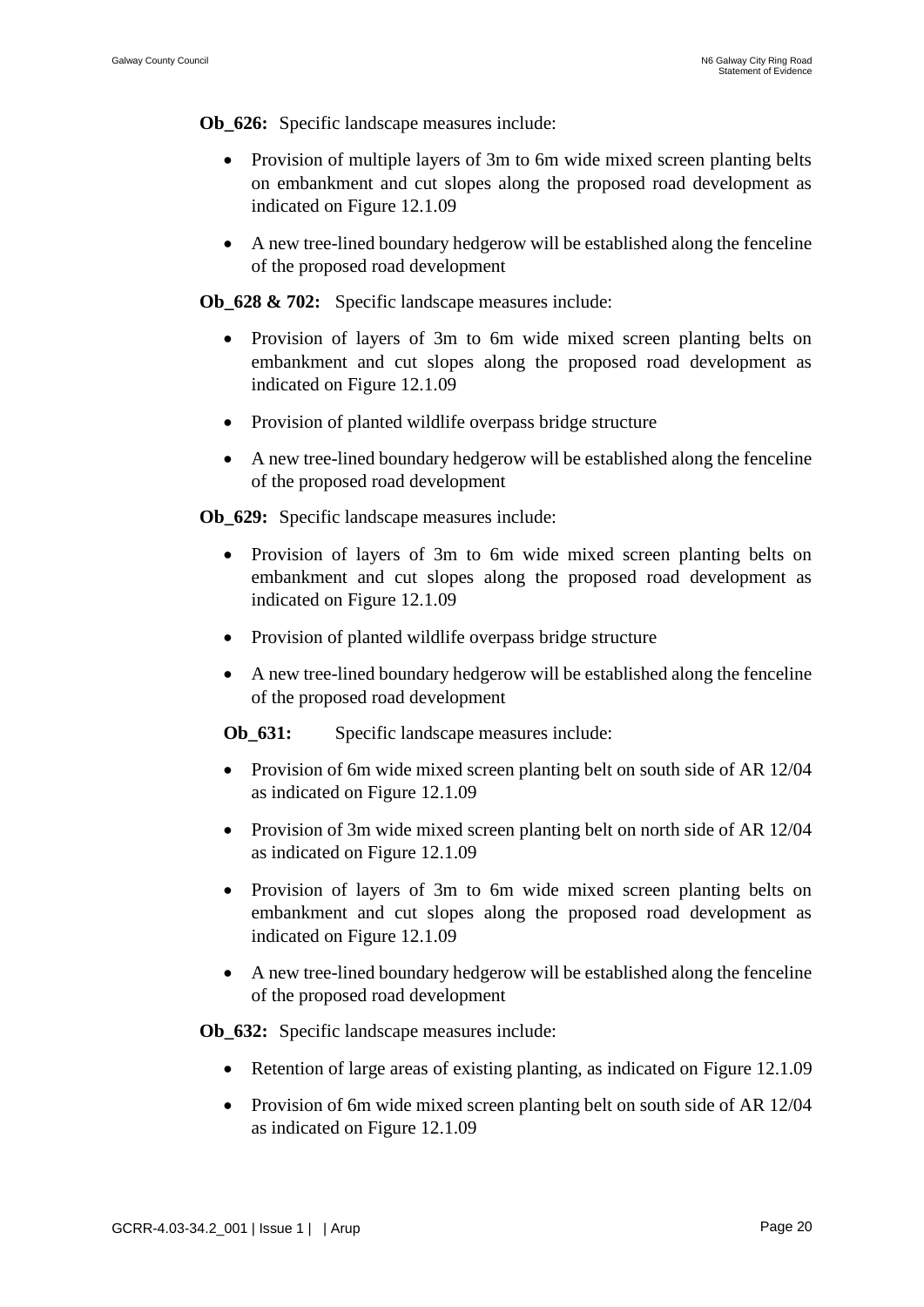- Provision of 6m wide mixed screen planting belts around attenuation ponds as indicated on Figure 12.1.09
- Provision of layers of 6m to 12m wide mixed screen planting belts on embankment and cut slopes along the proposed road development as indicated on Figure 12.1.09
- A new tree-lined boundary hedgerow will be established along the fenceline of the proposed road development

**Ob\_634:** Specific landscape measures include:

- Provision of 6m wide mixed screen planting belt along northern boundary of property as indicated on Figure 12.1.09
- Provision of layers of 6m to 12m wide mixed screen planting belts on embankment and cut slopes along the proposed road development as indicated on Figure 12.1.09
- A new tree-lined boundary hedgerow will be established along the fenceline of the proposed road development

**Ob\_639:** Specific landscape measures include:

- Retention of large areas of existing planting, as indicated on Figure 12.1.09
- Provision of 6m wide mixed screen planting belt western rear boundary of property as indicated on Figure 12.1.09
- Provision of layers of 6m to 12m wide mixed screen planting belts on embankment and cut slopes along the proposed road development as indicated on Figure 12.1.09
- A new tree-lined boundary hedgerow will be established along the fenceline of the proposed road development

**Ob 643:** It is proposed to acquire this property. Notwithstanding this, specific landscape measures through this area include:

- Provision of layers of 6m to 12m wide mixed screen planting belts on embankment and cut slopes along the proposed road development as indicated on Figure 12.1.09
- A new tree-lined boundary hedgerow will be established along the fenceline of the proposed road development

**Ob\_663:** Specific landscape measures include:

- Reconstruction/replacement of the impacted section of the property boundary as indicated on Figure 12.1.09
- Provision of layers of 6m to 12m wide mixed screen planting belts on embankment and cut slopes along the proposed road development and around the proposed attenuation pond as indicated on Figure 12.1.09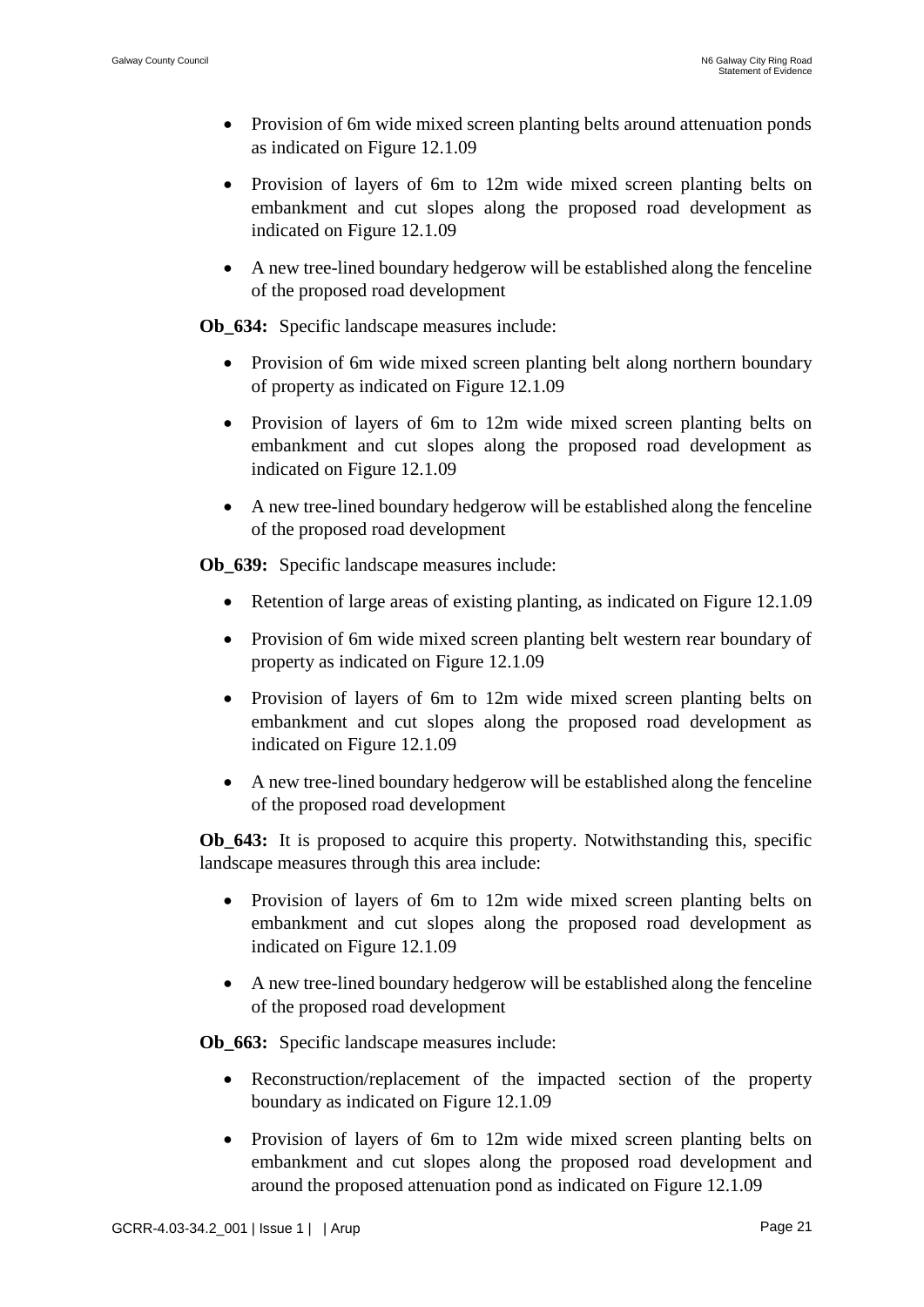• A new tree-lined boundary hedgerow will be established along the fenceline of the proposed road development

**Ob\_666:** Specific landscape measures include:

- Reconstruction/replacement of the impacted section of the property boundary as indicated on Figure 12.1.09
- Provision of 6m to 12m wide mixed screen planting belts on embankment and cut slopes along the proposed road development and around the proposed attenuation pond as indicated on Figure 12.1.09
- Provision of 6m wide mixed screen planting belt along south side of the City North Business Park Link as indicated on Figure 12.1.09
- A new tree-lined boundary hedgerow will be established along the fenceline of the proposed road development

**Ob\_684:** Specific landscape measures include:

- Provision of 6m to 18m wide mixed screen planting belts on embankment and cut slopes along the proposed road development and around the Parkmore Link Road Junction as indicated on Figure 12.1.10
- Provision of 3m wide mixed screen planting belt along the N83 Tuam Road as indicated on Figure 12.1.09
- A new tree-lined boundary hedgerow will be established along the fenceline of the proposed road development

**Ob\_688:** Specific landscape measures include:

- Provision of 6m to 18m wide mixed screen planting belts on embankment and cut slopes along the proposed road development and around the Parkmore Link Road Junction as indicated on Figure 12.1.10.
- Provision of 3m wide mixed screen planting belt along the N83 Tuam Road as indicated on Figure 12.1.09
- A new tree-lined boundary hedgerow will be established along the fenceline of the proposed road development

**Ob\_705:** Specific landscape measures include:

- Provision of up to 12m wide mixed screen planting belts on cut slopes along the proposed road development as indicated on Figure 12.1.09
- Provision 6m wide mixed screen planting belts along the property boundary with the proposed fenceline

• A new tree-lined boundary hedgerow will be established along the fenceline of the proposed road development**Ob\_716:** Specific landscape measures include: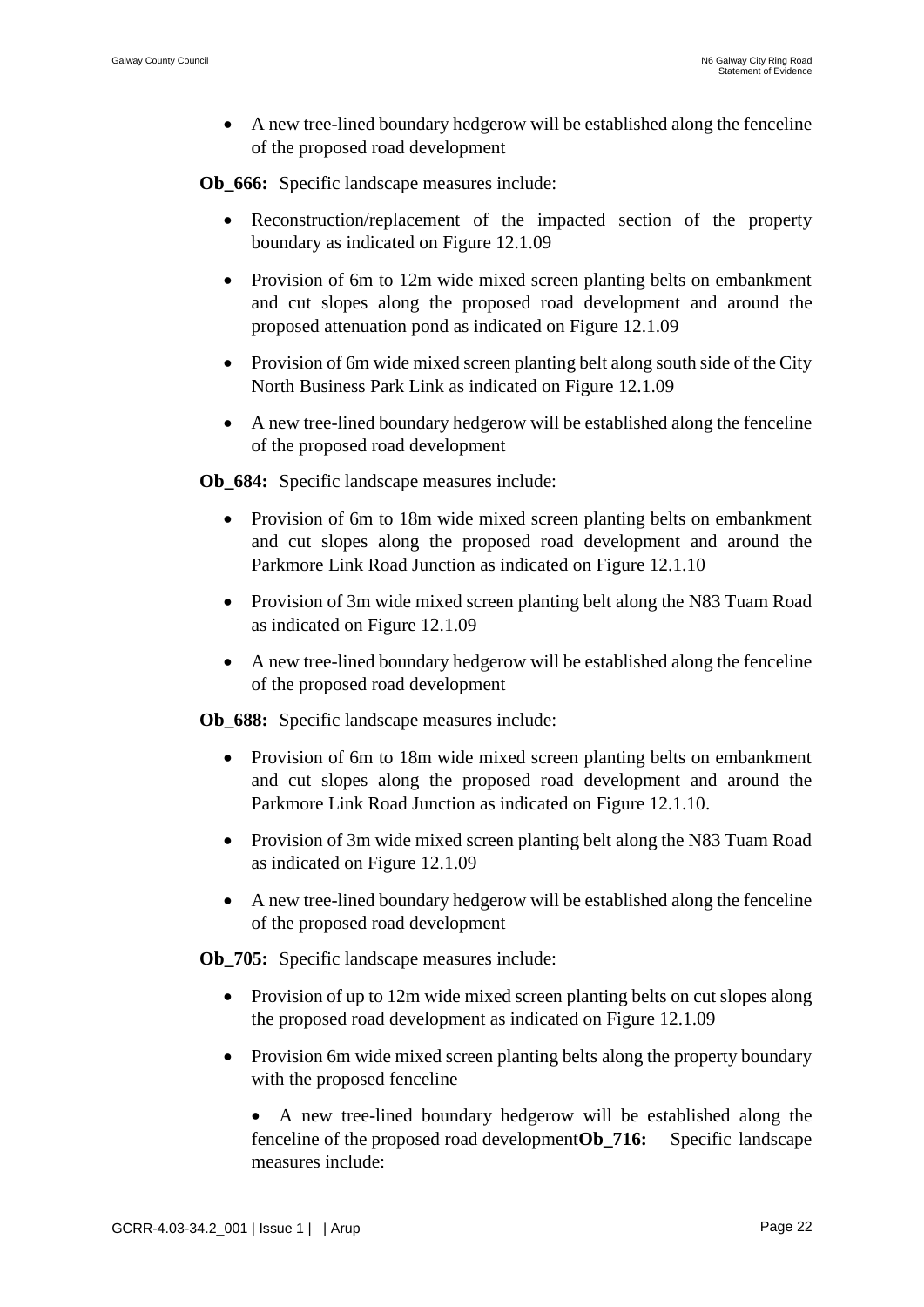- Provision of 3m to 6m wide mixed screen planting belts along the proposed road development as indicated on Figure 12.1.10
- A new tree-lined boundary hedgerow will be established along the fenceline of the proposed road development

**Ob\_750:** Specific landscape measures include:

- Provision of layers of 6m wide mixed screen planting belts on cut slopes along the proposed road development and between link roads in the Coolagh Junction as indicated on Figure 12.1.11
- Provision of 3m wide mixed screen planting belt along the boundary of the proposed road development as indicated on Figure 12.1.11
- A new tree-lined boundary hedgerow will be established along the fenceline of the proposed road development

**Ob\_751:** Specific landscape measures include:

- Provision of layers of 6m wide mixed screen planting belts on cut slopes along the proposed road development and between link roads in the Coolagh Junction as indicated on Figure 12.1.11
- Provision of 3m wide mixed screen planting belt along the boundary of the proposed road development as indicated on Figure 12.1.11
- A new tree-lined boundary hedgerow will be established along the fenceline of the proposed road development

**Ob\_757:** Specific landscape measures include:

- Provision of layers of 6m wide mixed screen planting belts on cut slopes along the proposed road development and between link roads in the Coolagh Junction as indicated on Figure 12.1.11
- Provision of 3m wide mixed screen planting belt along the boundary of the proposed road development as indicated on Figure 12.1.11
- A new tree-lined boundary hedgerow will be established along the fenceline of the proposed road development

**S-029:** Specific landscape measures include:

- Provision of 3m wide mixed screen planting belt between the N59 Link Road south and Bóthar Diarmuida as indicated on Figure 12.1.13
- Planting in the existing entrance area will be protected during construction by the provision of a temporary protective fence as illustrated on Figure 1.6.26 of Appendix A.1.9 of the RFI Response
- A new tree-lined boundary hedgerow will be established along the fenceline of the proposed road development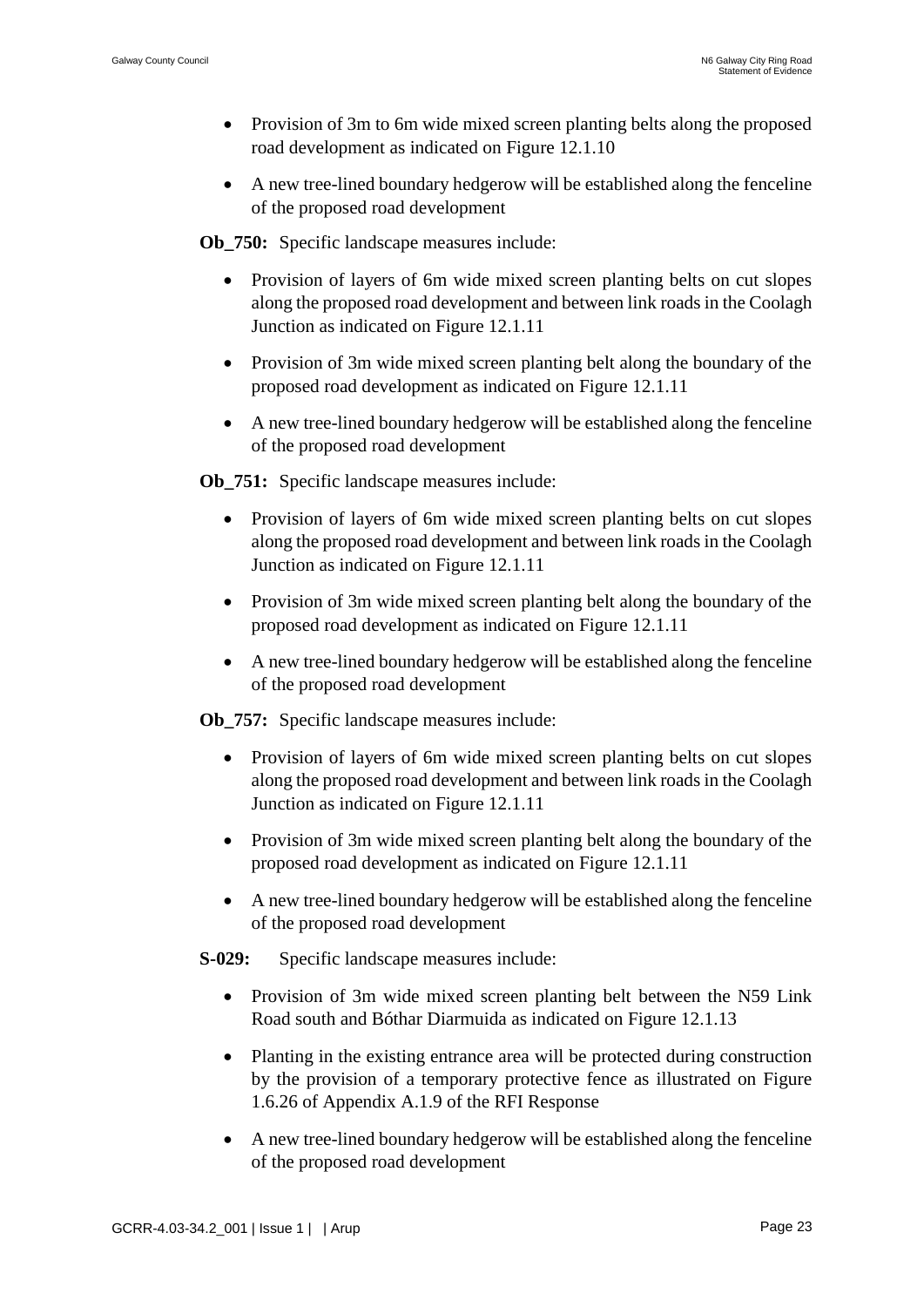**S-059 & S\_065:** Specific landscape measures include:

- Provision of between 6m to 12m wide mixed screen planting belt along the south side of the proposed road development as indicated on Figure 12.1.05
- Provision of between 3m to 12m wide mixed screen planting belt along the Ballymoneen Road as indicated on Figure 12.1.05
- A new tree-lined boundary hedgerow will be established along the fenceline of the proposed road development
- **S\_067:** Specific landscape measures include:
	- Provision of 3m to 12m wide mixed screen planting belts on the embankment along the north side of the proposed road development through Aughnacurra as indicated on Figure 12.1.06
	- Provision of additional 6m wide mixed screen planting belts along acquired property boundaries through Aughnacurra as indicated on Figure 12.1.06
	- Provision of tree planting along the CPO boundary through Aughnacurra as indicated on Figure 12.1.06
	- A new tree-lined boundary hedgerow will be established along the fenceline of the proposed road development
- **S\_077:** Specific landscape measures include:
	- Provision of 3m to 12m wide mixed screen planting belts on the embankment along the north side of the proposed road development through Aughnacurra as indicated on Figure 12.1.06
	- Provision of additional 6m wide mixed screen planting belts along acquired property boundaries through Aughnacurra as indicated on Figure 12.1.06
	- Provision of tree planting along the CPO boundary through Aughnacurra as indicated on Figure 12.1.06
	- A new tree-lined boundary hedgerow will be established along the fenceline of the proposed road development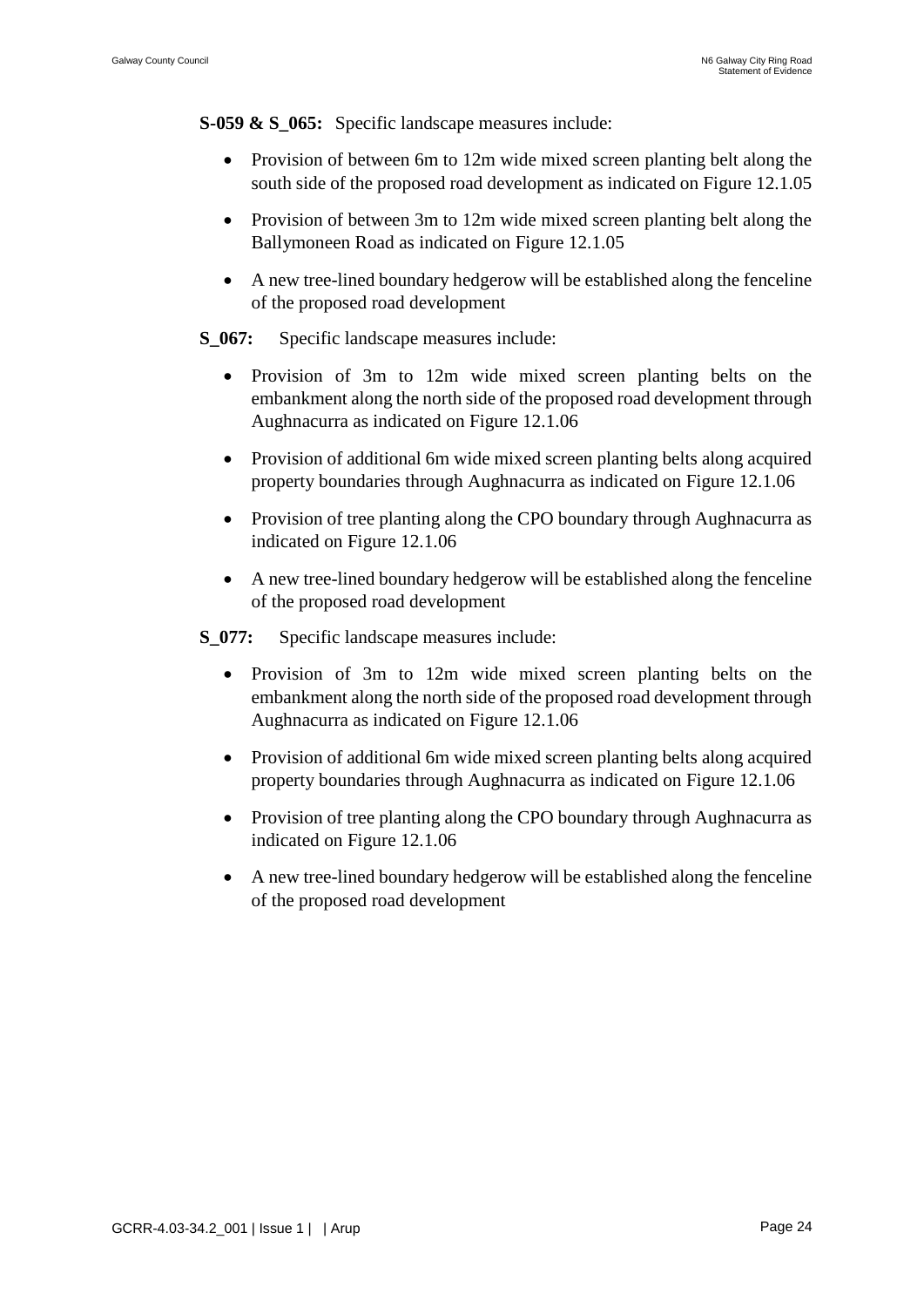# **4.3 Landscaping of Attenuation/Drainage Ponds**

### **Issues raised in objections/submissions**

- 4.3.1 Queries have been raised in relation to "unsightly" Attenuation / Drainage Ponds and details of associated landscape proposals.
- 4.3.2 The following objections/submissions raised this point: Ob\_134; Ob\_151; Ob\_152; S-029; S\_56; S\_077.

#### **Response**

- 4.3.3 Proposed attenuation ponds/drainage ponds will not be unsightly features in the landscape. While secure paladin fencing will be erected around the ponds for safety reasons, the ponds have the potential to add to local landscape, visual and ecological diversity.
- 4.3.4 New hedgerows will be established around the secure fencing and sections of screen plantings will be established where residential properties overlook such ponds. Areas around ponds will be finished to include a diverse landscape of low maintenance grassland/species-rich grass sward with a variety of scrub, shrub and low canopy woodland plantings as set out in Table 12.7 of Chapter 12 of the EIAR.
- 4.3.5 The overall objective of the landscape treatment around pond features is to provide a sustainable, low maintenance and ecologically diverse landscape of grassland and mixed planting with new hedgerows along secured boundaries.

## **4.4 Stone Walls**

### **Issues raised in objections/submissions**

- 4.4.1 Queries are raised on the detail of proposed boundary treatments and requests have been made for replacement / new stone boundary walls. These queries have been addressed in the statement of evidence present by Ms. Eileen McCarthy of Arup.
- 4.4.2 A number of objections/submissions also query the impact of removal of stone walls on landscape character and landscape planning considerations.
- 4.4.3 The following objections/submissions raised this point: Ob\_116; Ob\_134; Ob\_197; Ob\_216; Ob\_311.

#### **Response**

4.4.4 The approach to proposed boundary treatments is set out in Section 5.5.4.3 of Chapter 5 of the EIAR and in relation to stone walls in Table 12.8 of Chapter 12 of the EIAR. This approach has been further clarified at Section 2.6.2 of the RFI Response and in associated Figures 1.6.01 to 1.6.30 (Appendix A.1.9, August 2019), and again in the detailed statement of evidence presented by Ms. Eileen McCarthy.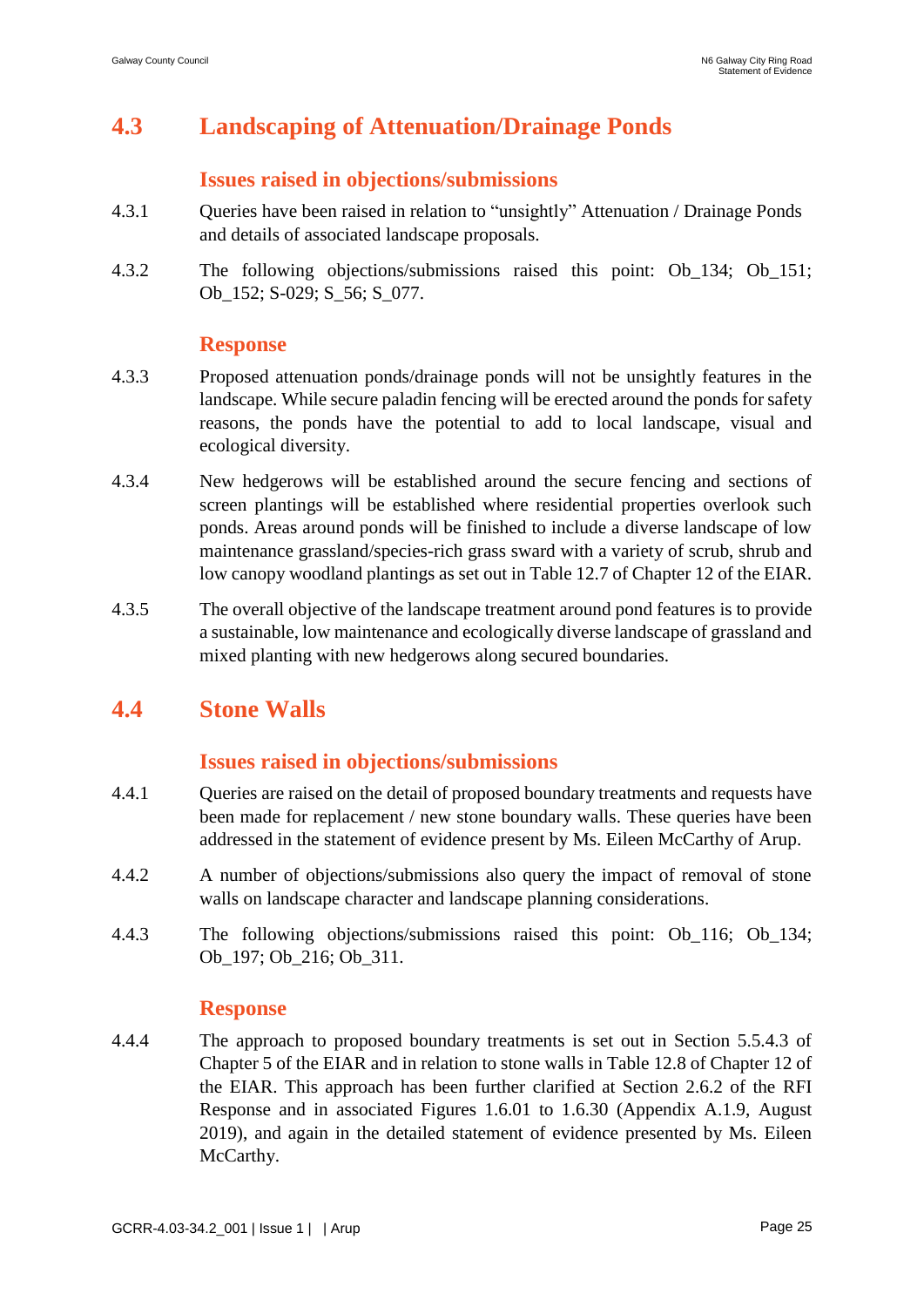- 4.4.5 In Chapter 11 Land Use Zoning Objectives and Development Standards, the Galway City Development Plan includes references to retention of stone walls "*where possible*" (section 11.2.8, pages 176-180); and "*where feasible*" (section 11.3.1 (a), page 185).
- 4.4.6 Likewise, Galway County Development Plan contains similar references to retention and incorporation of features such as stone walls into development, "*wherever possible*" or "*wherever feasible*" (e.g. Objective NHB 11, page 162 and DM Standard 41, page 239).
- 4.4.7 These references are acknowledged in Section 12.3.1.6 of Chapter 12 of the EIAR and in this context it is also recognised that stone walls are a feature of the local landscape (refer to section 12.3.1.2, and Table 12.2 of Chapter 12 of the EIAR), as is the fact that the stone walls in the landscape are often dilapidated and overgrown with scrub. As such the stone wall field boundaries along the proposed road development are not – and never were – of a character or quality of the stone wall landscape of east Galway. In most places these original field boundary features are fading into the background landscape and the original prominence they may have had is continually declining. Nevertheless, these features are retained along the proposed road development, wherever possible (refer to Figures 12.1.01-12.1.15 of the EIAR).
- 4.4.8 Stone walls of various type and age are a notable feature around residential and other properties along the proposed road development. Therefore, it is proposed to retain and/or replace, wherever possible, existing stone walls along local roads and where such features are impacted around residential properties.
- 4.4.9 Where stone walls are removed and not replaced as part of the proposed road development, the stone will be retained and made available for re-use by the adjacent property owners for the construction of a new stone wall their side of the proposed development boundary if they wish.
- 4.4.10 It would be impractical, and importantly, inappropriate to build new stone walls along the fenceline of the mainline of the proposed road development. Given the varied and understated nature of indigenous stone walls in the landscape, newly constructed stone walls along the proposed road development would in themselves be overbearing, out of character and visually incongruous in this landscape.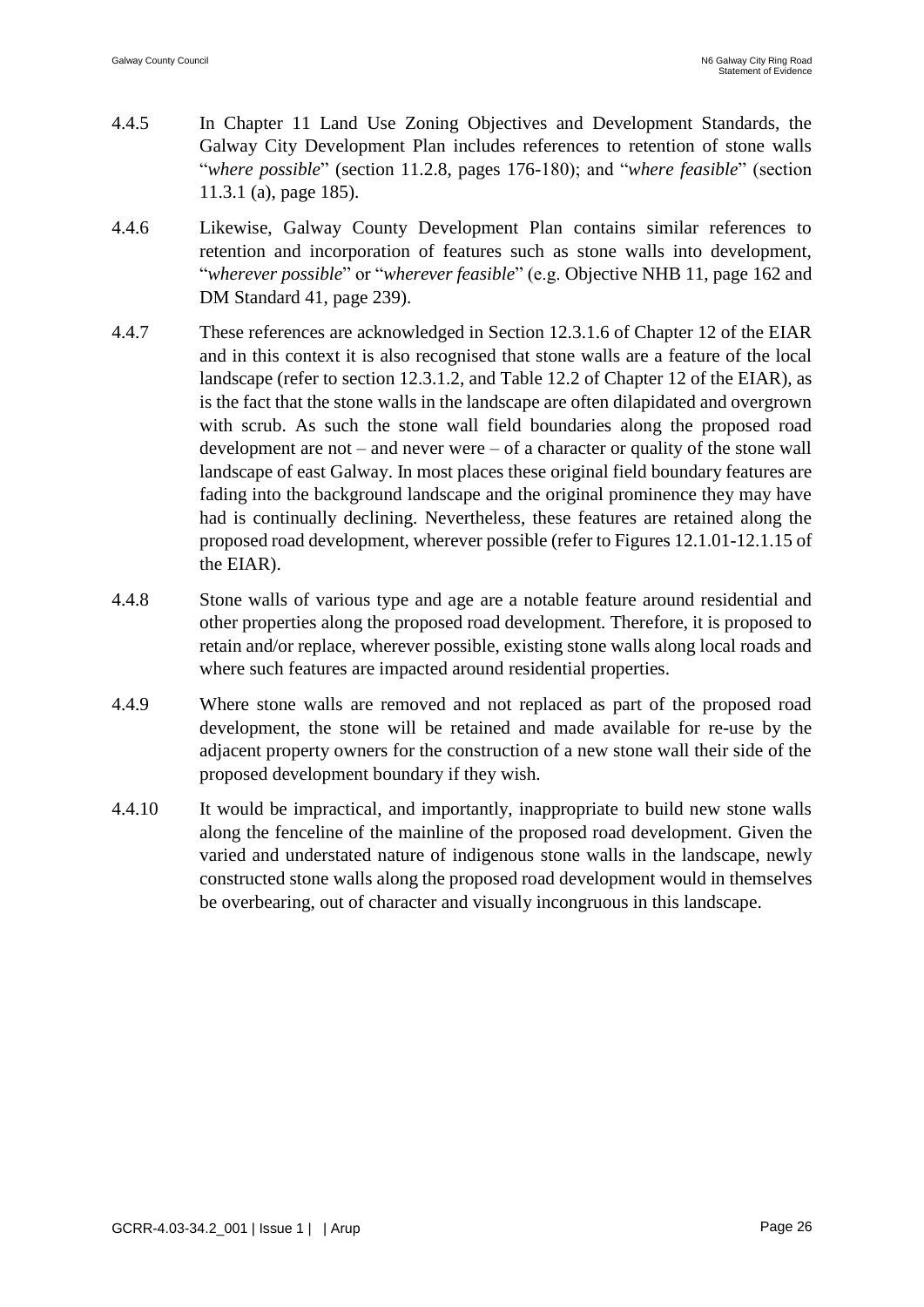# **4.5 Road Lighting and Light Impact**

#### **Issues raised in objections/submissions**

- 4.5.1 Queries have been raised on the extent and potential impact of road lighting.
- 4.5.2 The following objections/submissions raised this point: Ob\_111; Ob\_151; Ob\_195; 207; Ob\_213; Ob\_216; Ob\_296; Ob\_298; Ob\_457; Ob\_O-511.07; Ob\_512; Ob\_517; Ob\_677; Ob\_678; Ob\_688; S-029; S-031; S-042; S-051; S-059; S-065; S-071.

#### **Response**

- 4.5.3 Road lighting is proposed for limited sections / locations along the proposed road development as set out on Figures 5.4.01 to 5.4.15 of Volume 3 of the EIAR.
- 4.5.4 West of the proposed N59 Letteragh Junction, lighting is restricted to the immediate approaches to/junctions at:
	- Mainline of the N6 GCRR / R336 Bearna West Roundabout (Ch. 0+031)
	- Mainline of the N6 GCRR / L1321 Bearna East Roundabout (Ch. 2+800)
	- Mainline of the N6 GCRR / Cappagh Road Junction (Ch. 4+455)
	- Mainline of the N6 GCRR / Ballymoneen Road Junction (Ch. 5+640), where road lighting is already adjacent on the Ballymoneen Road
- 4.5.5 East of the proposed N59 Letteragh Junction, lighting is restricted to:
	- The approach to the western portal of Lackagh Tunnel (Ch. 10+920 to 11+140)
	- The section of the mainline from the eastern portal of Lackagh Tunnel (Ch. 11+420), through the N84 Headford Road Junction (Ch. 12+110) to the N83 Tuam Road Junction (Ch. 14+000). Road lighting is already present along the N83 Tuam Road and is close by on the N84 Headford Road and at Castlegar
	- Along the proposed City North Business Park Road and the Parkmore Link Road
	- The approach to either portal of the Galway Racecourse Tunnel, and along a section of Racecourse Avenue, where road lighting is already present in the wider environment at Parkmore Road and in the Parkmore West Business Park
	- At Ballybrit Crescent Junction, where road lighting is already present
	- Along the Briarhill Link and proposed Coolagh Junction, where road lighting is already present through most of this area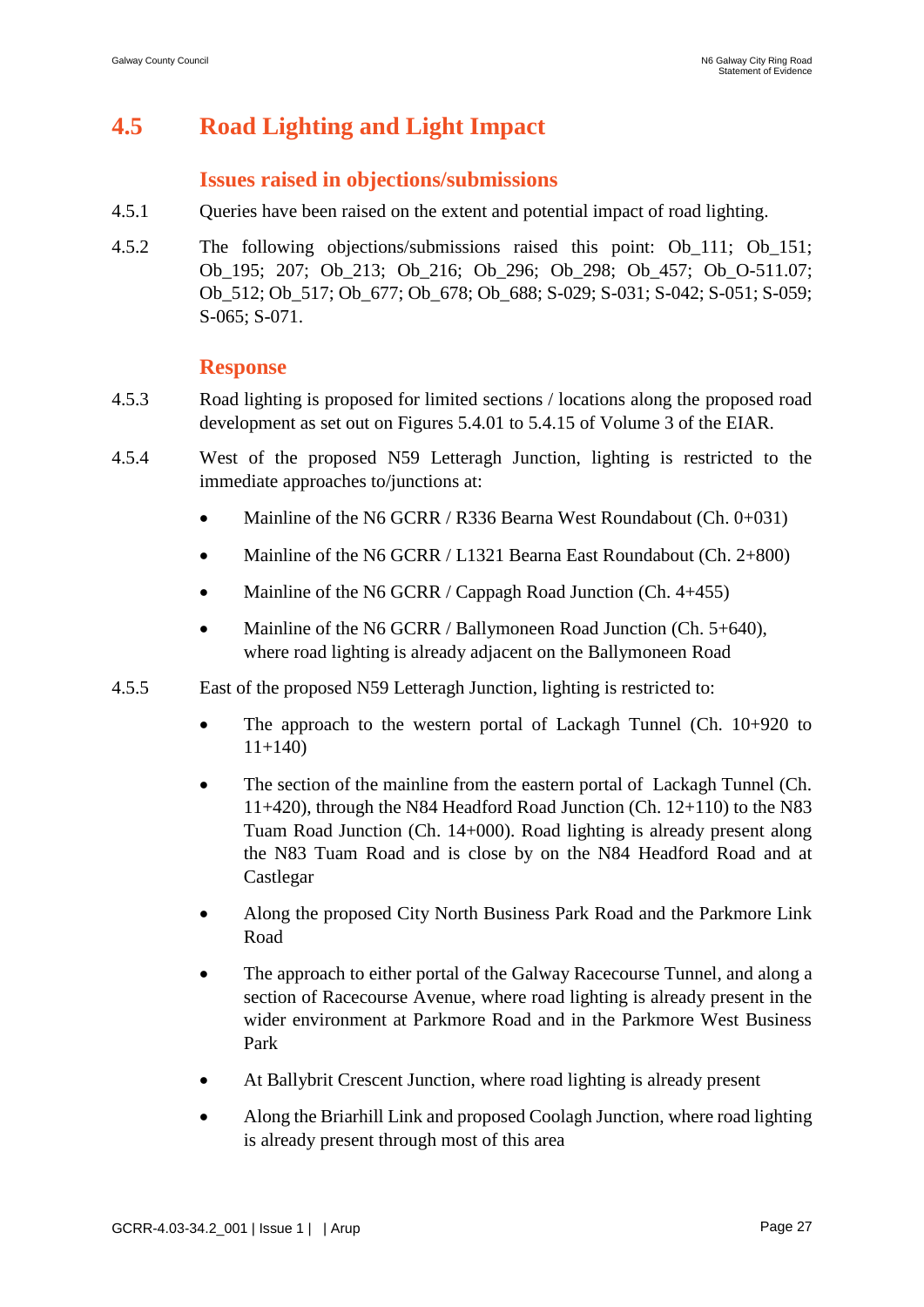- At the City East Business Park Junction, where road lighting is also already present
- 4.5.6 Road lighting is provided along the full extent of the N59 Link Road North and the N59 Link Road South. Road lighting is already an existing feature along the corridor of N59 Link Road South and at the N59 Link Road North tie-in to the N59 Moycullen Road at Bushypark.
- 4.5.7 As detailed at Section 5.5.4.4 of Chapter 5 of the EIAR, proposed road lighting has been designed to limit light trespass and measures include:
	- The use of modern LED fittings with well-defined, controlled light beam distribution
	- The use of horizontal, lighting cut-off fittings, which prevents light emission to the sky and minimises light direction off the proposed road development
- 4.5.8 While the extent of road lighting is limited, it is noted in Section 12.5.5 of Chapter 12 of the EIAR that, where road lighting is not an existing feature of the landscape, new lighting will emphasise the degree of change brought about by the proposed road development.
- 4.5.9 In addition to the lighting design measures above, proposed landscape planting measures will also ensure that roadside screening is provided to filter out the effect of roadside lighting and lights from traffic using the proposed road development.
- 4.5.10 The specific measures applying to each submission that raised this issue is highlighted in the following.
	- **Ob\_111:** The property is located over 200m north of where road side lighting is being provided for the Bearna West Roundabout. Given the measures outlined for the proposed lighting design, the property will not be adversely impacted by illumination at the roundabout.
	- **Ob 151:** No road lighting is provided in the vicinity of this property. As set out under section 4.2 to the statement of evidence (and on Figure 12.1.01 of EIAR), significant planting is proposed along Na Foraí Maola Link Road South to ensure that lighting from road traffic does not impact the property.
	- **Ob 195:** The property is located adjacent to the Bearna East Roundabout. In addition to the measures outlined for the proposed lighting design, significant planting (up to 6m deep – see Figure  $12.1.03$  of the EIAR) is also provided along the property boundary at the proposed junction. Nevertheless it is acknowledged that the impact of the proposed road development, including the proposed lighting, on the setting of this property is significant.
	- **Ob** 207: The property is located over 450m east of the Bearna East Roundabout, the nearest location of proposed road lighting. Given the measures outlined for the proposed lighting design and the extent of planting proposed around the roundabout (up to 6m deep – see Figure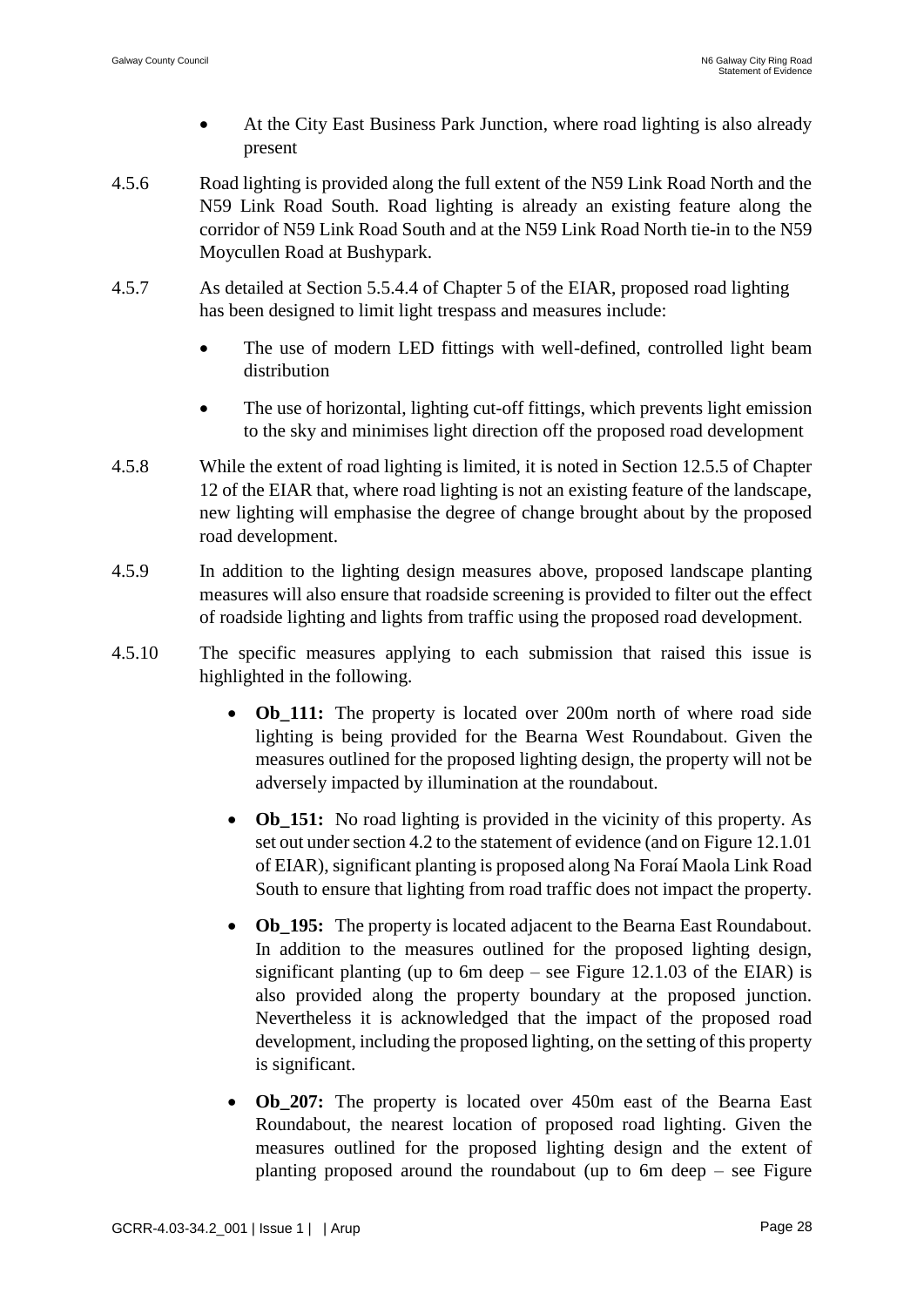12.1.03 of the EIAR), the property will not be adversely impacted by road lighting proposals.

- **Ob** 213: The property is located adjacent to the Cappagh Road Junction, where road lighting is proposed. However, it is also noted that up to 6m deep of screen planting is proposed along the proposed road development and along the Cappagh Road at this property (refer to Figure 12.1.04 of the EIAR). It is also noted that existing road lighting is already a feature in the wider landscape around this area, with road lighting c.200m to the south at the Western Distributor Road and at the Binn Bhán residential estate to the southeast. Nevertheless, it is acknowledged that the impact of the proposed road development, including the proposed lighting, on the setting of this property is significant in the short-term.
- **Ob\_216:** The property is located c.100m north of the nearest proposed road lighting at the Cappagh Road Junction. Given the measures outlined for the proposed lighting design, the property will not be adversely impacted by road lighting at the junction.
- **Ob 296:** The property is located c.200m north of the nearest proposed road lighting at the N59 Letteragh Junction. Given the significant extent of planting proposed around the junction (refer to Figure 12.1.06 of the EIAR) and the measures outlined for the proposed lighting design, the property will not be adversely impacted by road lighting at the junction.
- **Ob\_298**: The property is located c.150 west of the nearest proposed road lighting at the N59 Link Road South/N59 Letteragh Junction. Given the significant extent of planting proposed around the junction (refer to Figure 12.1.06 of the EIAR) and the measures outlined for the proposed lighting design, the property will not be adversely impacted by road lighting at the junction.
- **Ob\_457:** The property is located adjacent to the N59 Letteragh Junction which includes proposed road lighting. In addition to the measures outlined for the proposed lighting design, significant planting (refer to Figure 12.1.06 of the EIAR) is also provided throughout the proposed junction and at the property boundary. Nevertheless, it is acknowledged that the impact of the proposed road development, including the proposed lighting, on the setting of this property is significant.
- **Ob\_511.07 & 512:** These properties are located in The Heath c.400m from proposed road lighting at the N59 Letteragh Junction. Street lighting is also an existing feature within The Heath. Given the measures outlined for the proposed lighting design, the extensive planting proposed at the junction and the distance, the property will not be adversely impacted by road lighting.
- **Ob\_517:** The property is located at Ard na Locha on the N59 Moycullen Road, an area within the established road lighting limit of Galway City and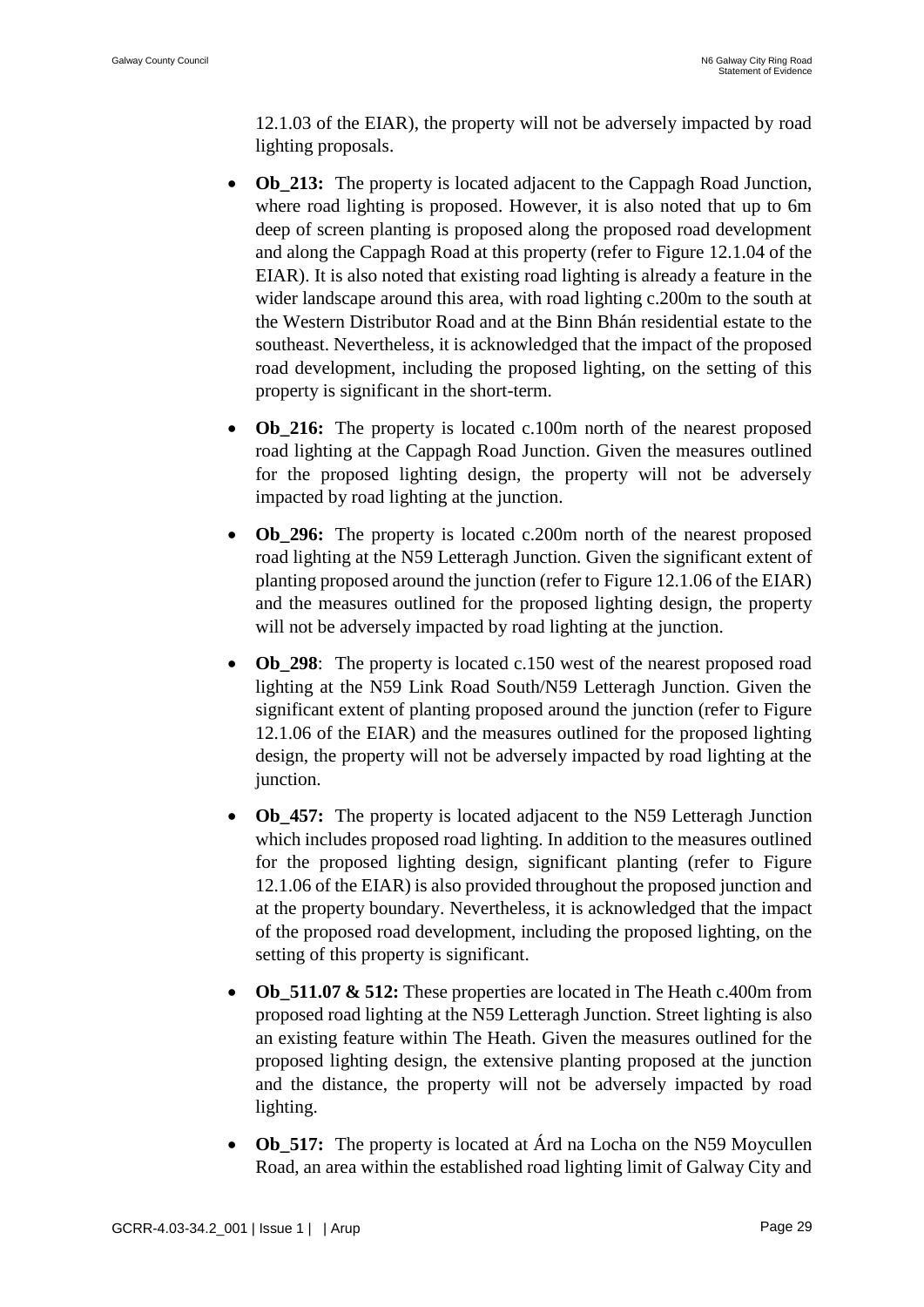there are no proposals for additional road lighting in this area. Noise barriers are provided along the proposed road development through this area and there will be no glare or impact from road traffic lights.

- **Ob** 677 & 678: The property is located close to the existing road lighting limit of Galway City and it is proposed to extend this road lighting c.300m further along the N83 Tuam Road. This is appropriate given the nature of the N83 Tuam Road through this urban edge location. Given the measures outlined for the proposed lighting design, road lighting will not adversely impact the property.
- **Ob 688:** The property is located close to the existing road lighting limit of Galway City and it is proposed to extend this road lighting c.300m further along the N83 Tuam Road. No lighting is proposed at the adjoining Parkmore Business Park Junction. Given the location and the measures outlined for the proposed lighting design, road lighting will not adversely impact the property.
- **S\_029, S\_031, S\_051 & S\_065:** Rosán Glas is located within the existing road lighting limit of Galway City and roads within the estate are already fitted with road lighting standards. While it is proposed to provide road lighting along the N59 Link Road South given the suburban location and the measures outlined for the proposed lighting design, road lighting will not adversely impact the properties.
- **S\_042:** The property is located c.250m north of proposed lighting at the Cappagh Road Junction. Given the measures outlined for the proposed lighting design, the property will not be adversely impacted by road lighting at the junction.
- **S\_059:** Ard Na Gaoithe is located over 200m from proposed road lighting at Ballymoneen Road Junction. Árd Na Gaoithe is also within the existing road lighting limit of Galway City and roads within the estate are fitted with road lighting standards. While it is proposed to provide road lighting along the N59 Link Road South given the suburban location and the measures outlined for the proposed lighting design, road lighting will not adversely impact the properties.
- **S** 071: Noise barriers are provided along both side of the proposed road development from the bridge west to where the road enters deep cutting approaching N59 Letteragh Junction. Lighting from traffic will not adversely impact properties at Barnacranny.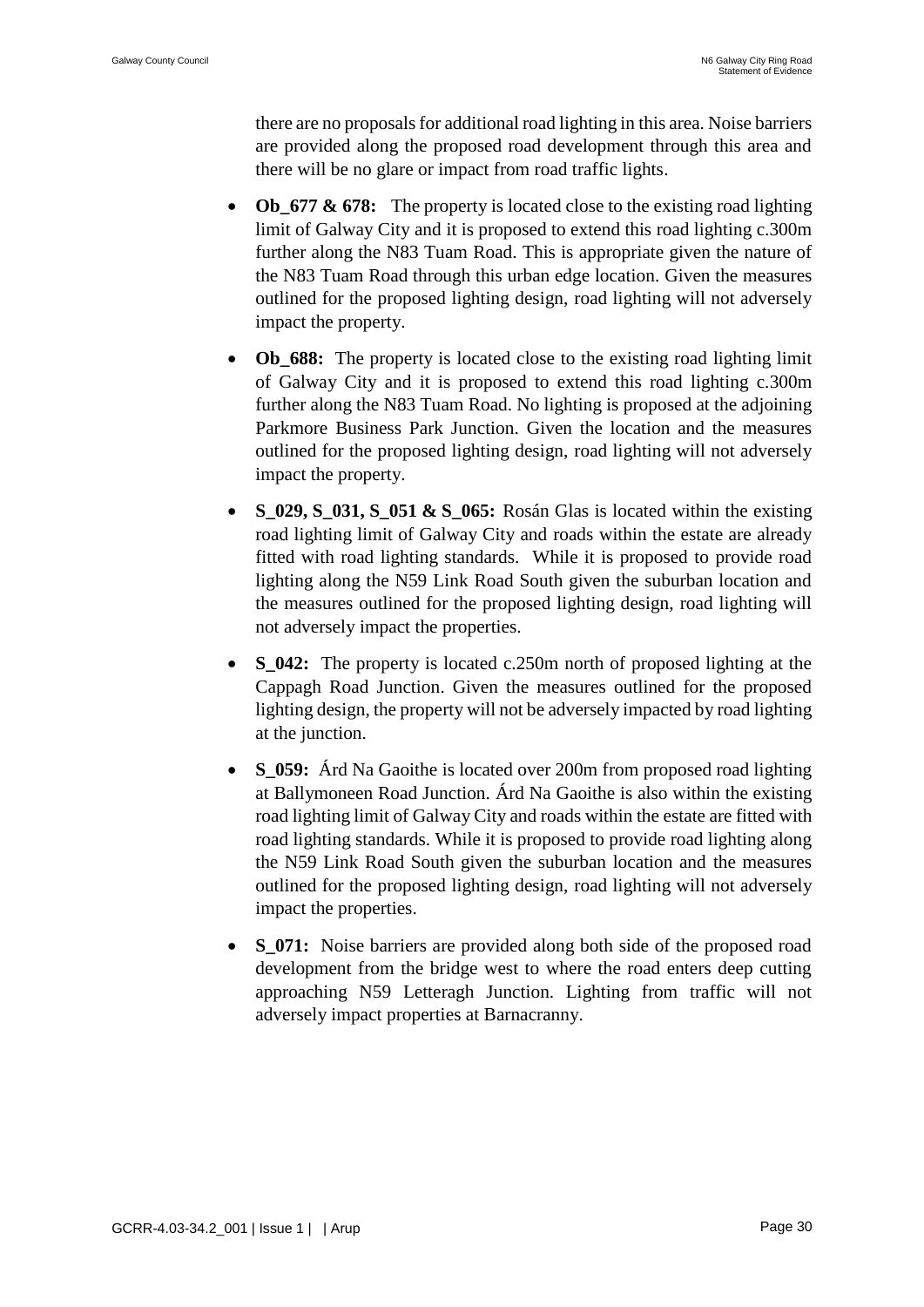# **4.6 Visual Impact on Properties**

### **Issues raised in objections/submissions**

- 4.6.1 A number of objections/submissions raise concerns on the visual impact on properties as a result of the proposed road development
- 4.6.2 The following objections/submissions raised this point: Ob\_135; Ob\_136; Ob\_ 158; Ob\_159; Ob\_312; Ob\_457; Ob\_493; Ob\_O-511; Ob\_517; Ob\_569; Ob\_607; Ob\_677; Ob\_678; Ob\_S-008; Ob\_S-011; Ob\_S-029; Ob\_S-037; Ob\_S-053; Ob\_S-059; Ob\_S-065;

#### **Response**

- 4.6.3 A detailed assessment of visual impacts on properties is provided in Chapter 12 of the EIAR. This includes a Visual Impact Schedule (VIS), in Appendix 12.1 of Volume 4 of the EIAR, which assesses the potential visual impact at each property or group of properties along the full length of the proposed road development.
- 4.6.4 The VIS includes an assessment of the potential visual impact:
	- during the construction stage
	- at pre-establishment stage, i.e. at opening, when planting is not mature
	- at post-establishment stage, i.e. when planting has matured sufficiently to provide the envisaged mitigation. Therefore, the effectiveness of mitigation is enhanced with growth and increased density of planting. While progressive, this usually requires a period of 5 to 7 years of development
- 4.6.5 As well as the assessment presented in the VIS, the potential landscape and visual impact of the proposed road development is further described in Chapter 12 of the EIAR on an area by area basis along the length of the proposed road development from west to east, with reference to the different landscape character areas (LCA) as follows:
	- **West and North of Bearna (Landscape Character Area 9)**

Construction Stage: Section 12.5.3.1 Ch. 0+000 to Ch. 6+300

Operation Stage: Section 12.5.4.1 Ch. 0+000 to Ch. 6+300

• **Northwest of Galway City: including Mincloon, Rahoon, Letteragh (Landscape Character Area 12)**

Construction Stage: Section 12.5.3.2 Ch. 6+300 to Ch. 8+000

Operation Stage: Section 12.5.4.2 Ch. 6+300 to Ch. 8+000

• **North of Galway City: including The Heath Árd na Locha / Aughnacurra / Dangan / River Corrib Valley (Landscape Character Area 11)**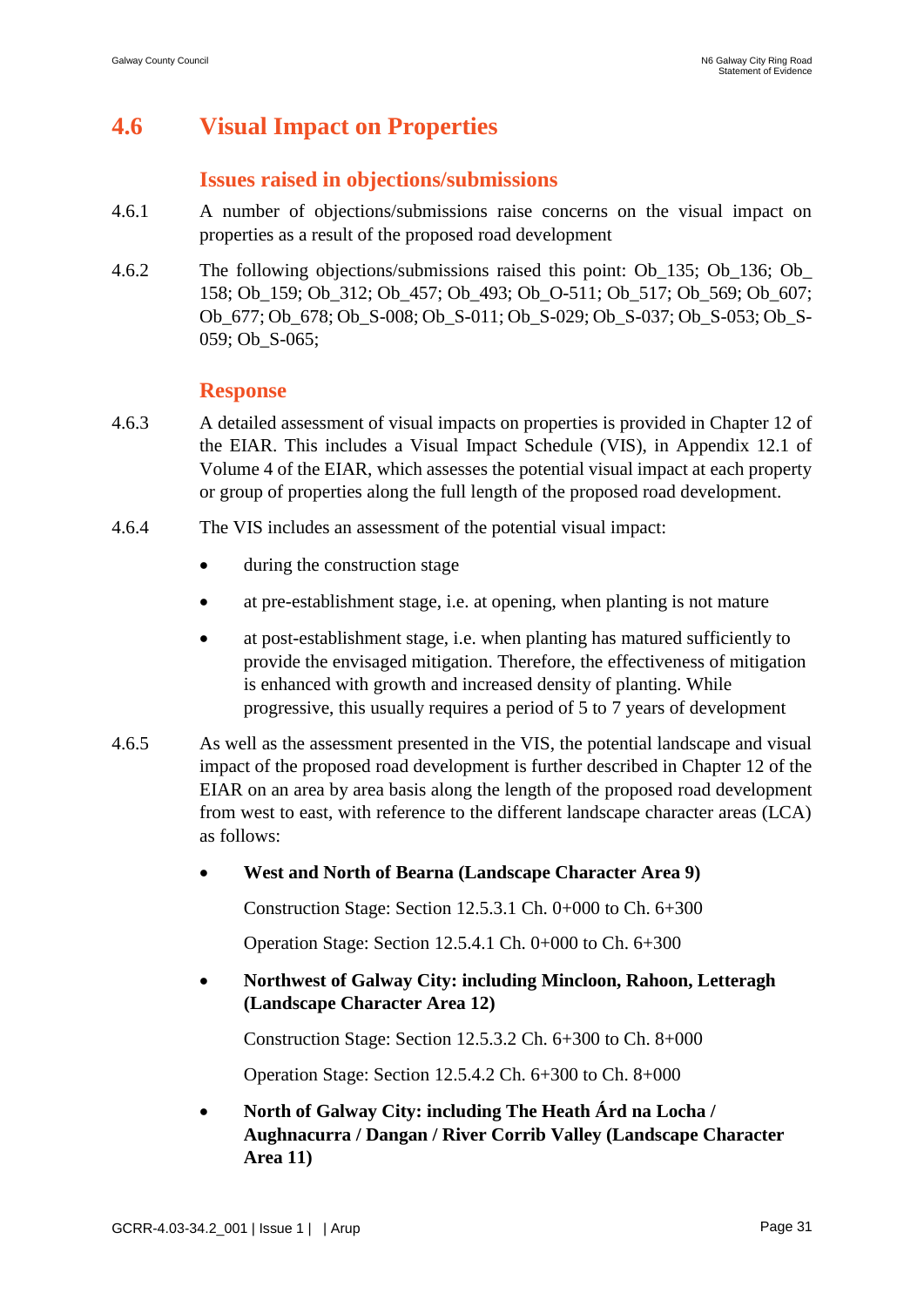Construction Stage: Section 12.5.3.3 Ch. 8+000 to Ch. 11+800

Operation Stage: Section 12.5.4.3 Ch. 8+000 to Ch. 11+800

• **Northeast of Galway City: including Lackagh, Ballindooley, Castlegar (Landscape Character Area 5)**

Construction Stage: Section 12.5.3.4 Ch. 11+800 to Ch. 14+200

Operation Stage: Section 12.5.4.4 Ch. 11+800 to Ch. 14+200

• **East of Galway City: including Parkmore, Ballybrit, Dougishka, Coolagh-Briarhill (Landscape Character Area 3)**

Construction Stage: Section 12.5.3.5 Ch. 14+200 to Ch. 17+540

Operation Stage: Section 12.5.4.5 Ch. 14+200 to Ch. 17+540

- 4.6.6 Where potentially significant visual impacts are identified, mitigation measures are proposed as set out in Section 12.6 of Chapter 12 of the EIAR and as further detailed under Section 4.2 of this statement of evidence. While it is acknowledged that significant visual impacts will arise as a result of the proposed road development, and that not all visual impacts can be fully mitigated, it is considered that appropriate and comprehensive measures have been set out to avoid, reduce or remediate visual impacts, wherever possible.
- 4.6.7 The specific measures applying to each objection/submission that raised this issue is highlighted in the following.
	- **Ob 135:** It is acknowledged in the landscape and visual assessment that the proposed road development will introduce major change in to the landscape north of Bearna. However, this impact has been offset by appropriate and extensive landscape and visual mitigation measures as set out in Section 12.6 of the Chapter 12 of the EIAR and again detailed in this statement of evidence.
	- **Ob 136:** For the most part the mainline of the proposed road development through this area is in cutting. It is on embankment where it crosses locally low-lying areas. The proposed mitigation planting is detailed as dense low growing measures, set out to screen the embankments and views of traffic on the new road. Nevertheless, it is acknowledged that the proposed road development will alter views from properties along its corridor.
	- **Ob 158:** While Na Foraí Maola to Troscaigh overbridge is elevated over the proposed road development, the mitigation includes for a 6m depth of screen planting on roadside embankments leading to the overbridge and for additional screen planting and new tree-lined hedgerows along the mainline of the proposed road development.
	- **Ob\_159:** The realigned section of the Troscaigh Road ties-in to the existing Troscaigh Road to the front of the property. As such there is no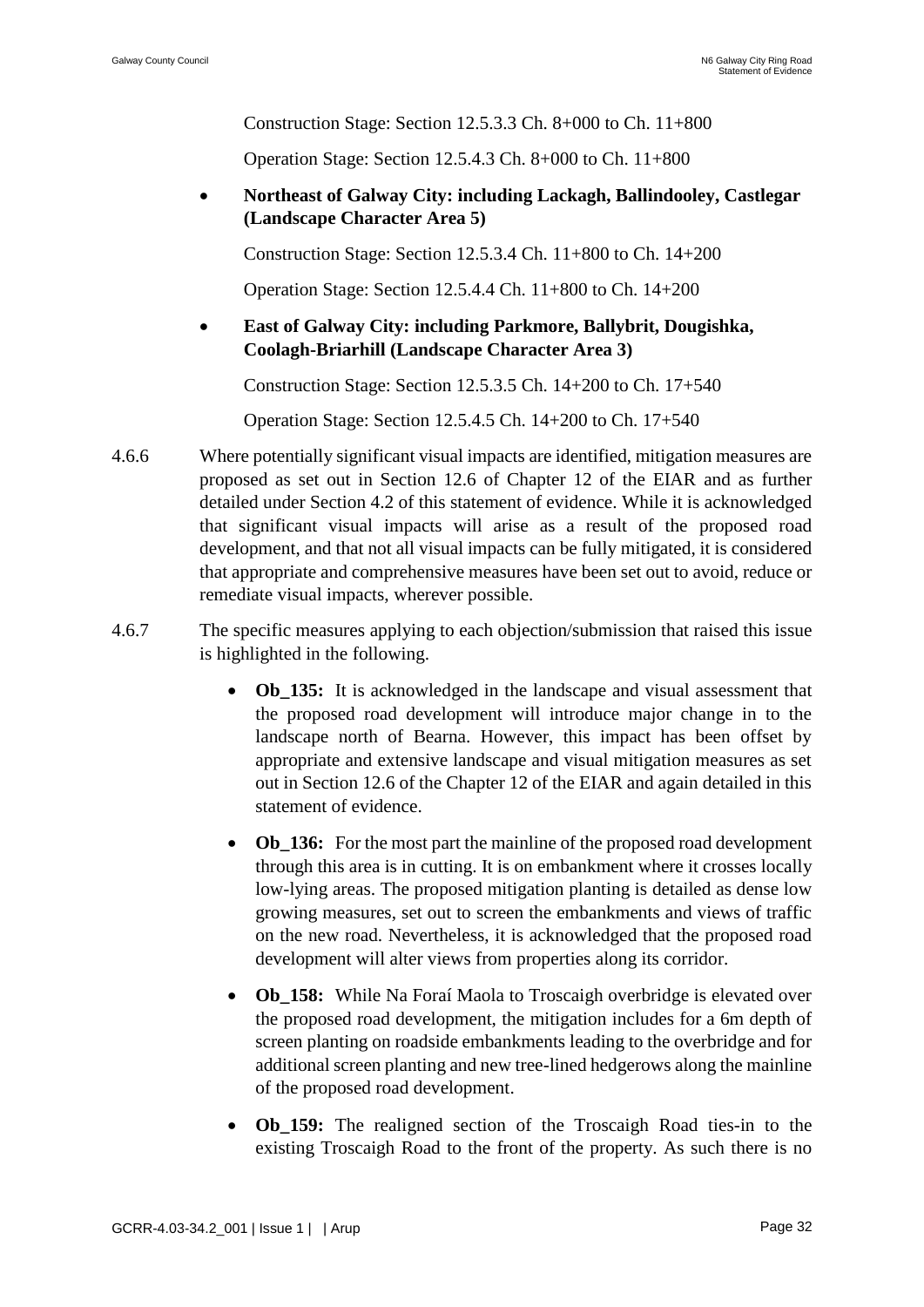appreciable change in existing road levels or in views overlooking the property from the existing road.

- **Ob 312:** The mainline of the proposed road development is partially at grade and partially on embankment to the east and south of the property. Screening planting 3m deep is provided along sections of the mainline at grade, and 6m deep screening planting is provided on embankments. In addition 3m deep screen planting is provided along the property side of the intervening realigned Clybaun Road as set out on Figure 12.1.05 of the EIAR.
- **Ob** 457 This residence is being acquired given its proximity to the proposed road development.
- **Ob\_493** The existing boundary wall will be set back, and where possible existing vegetation will be retained. However, some of the existing planting along the boundary of the garden will be removed and this will be replaced with new planting of a similar species along the proposed set back location of the property boundary wall.
- **Ob 511:** The proposed road development, including the proposed N59 Letteragh Junction is set within deep cutting through the Barnacranny / Letteragh / Rahoon / Ballagh area, which is located in an elevated area north of Galway City. This cutting has the effect of providing for natural screening of the proposed road infrastructure though this area. This inherent screening is reinforced by the extensive nature of proposed screening planting measures along this section of the proposed road development as set out on Figure 12.1.06 of the EIAR.
- **Ob\_517 & S\_037:** It is acknowledged in the assessment presented in Chapter 12 of the EIAR that the proposed road development will have a significant impact on the existing residential properties located in the Dangan Lower and Dangan Upper (N59 crossing) area north of Galway City. Notwithstanding this assessment, the property at Ob  $517 &$  & S  $037$  are located c.150m from the proposed road development and there is a substantial extent of mitigation planting on embankments along the proposed road development as set out on Figure 12.1.06 of the EIAR.
- **Ob 569:** It is acknowledged in the assessment presented in Chapter 12 of the EIAR that the proposed road development will have a significant impact on existing residential properties located at Bóthar Nua, Menlo, to the north of Galway City. In recognition of this assessment, mitigation measures provide for a substantial extent of mitigation and other planting on embankments through this area as set out on Figure 12.1.07 of the EIAR.
- **Ob\_607:** The plot is located to the north of the proposed road development and while is acknowledged in the assessment presented in Chapter 12 of the EIAR that the proposed road development will have a significant impact on the wider landscape setting of this area, it will not adversely impact any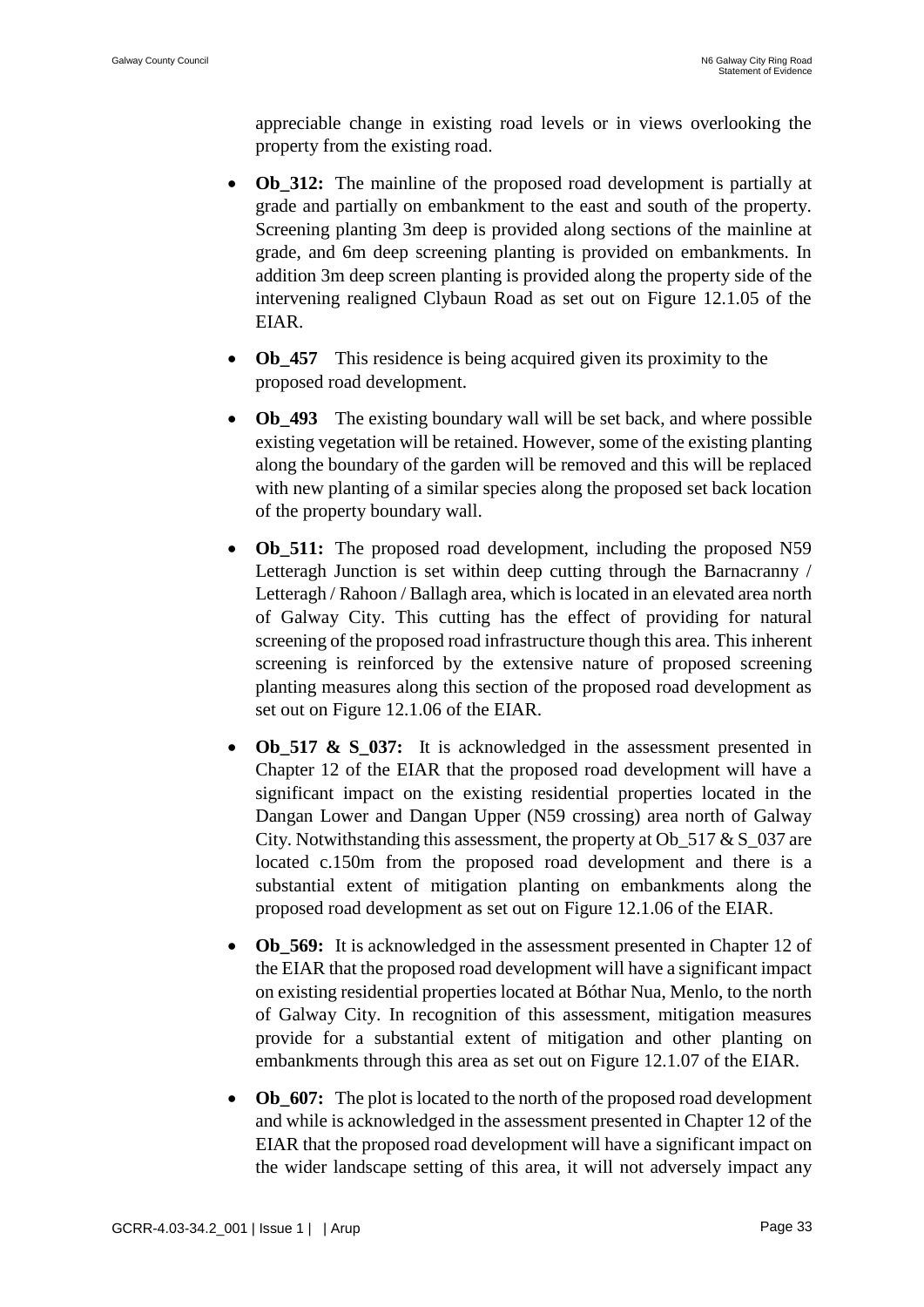views that the properties have of Ballindooley Lough. The proposed road development also includes for mitigation in the form of a substantial extent of proposed planting measures on embankments and along the proposed road development, as set out in Section 12.6 of Chapter 12 and on Figure 12.1.07 of the EIAR.

- **Ob\_677 & 678:** Notwithstanding the location of the property along a significant road corridor (the existing N83 Tuam Road), the proposed road development includes for a substantial extent of proposed new planting measures on embankments and along the proposed road development, as set out in Section 12.6 of Chapter 12 and on Figure 12.1.10 of the EIAR.
- **S\_008:** The proposed road development provides for extensive mitigation planting on embankments and along the proposed road development through the Dangan Upper and Dangan Lower area as set out on Figure 12.1.06 of the EIAR. This includes for up to 6m deep and more of screening planting on embankments along the proposed road development and for additional screen planting and other planting within the remnant areas of acquired plots through this area. The overall effect is to have a multi-layered approach of dense screen plantings on and adjoining the proposed road development.
- **S** 011, **S** 029, **S** 056, **S** 065: The Rosán Glas estate is located within the existing developed sub-urban context of Galway City. While the proposed N59 Link Road South is located to the west of the existing estate, it will not give rise to significant landscape or visual impacts. Nevertheless, 3m wide screen planting is proposed as a visual separation and buffer between the existing and proposed road development as set out on Figure 12.1.13 of the EIAR.
- **S** 059 Árd Na Gaoithe is located within the existing sub-urban context of Galway City. While the proposed road development is located to the northwest of the existing estate, it will not give rise to significant landscape or visual impacts. Nevertheless, 6m wide screen planting is proposed as a visual separation and buffer along the proposed road development as set out on Figure 12.1.05 of the EIAR.
- **S-067** The proposed road development provides for extensive mitigation planting on embankments and along the proposed road development through the Aughnacurra area as set out on Figure 12.1.06 of the EIAR. This includes for up to 6m deep and more of screening planting on embankments along the proposed road development and for additional screen planting and other planting within the remnant areas of acquired plots through this area. The overall effect is to have a multi-layered approach of dense screen plantings on and adjoining the proposed road development.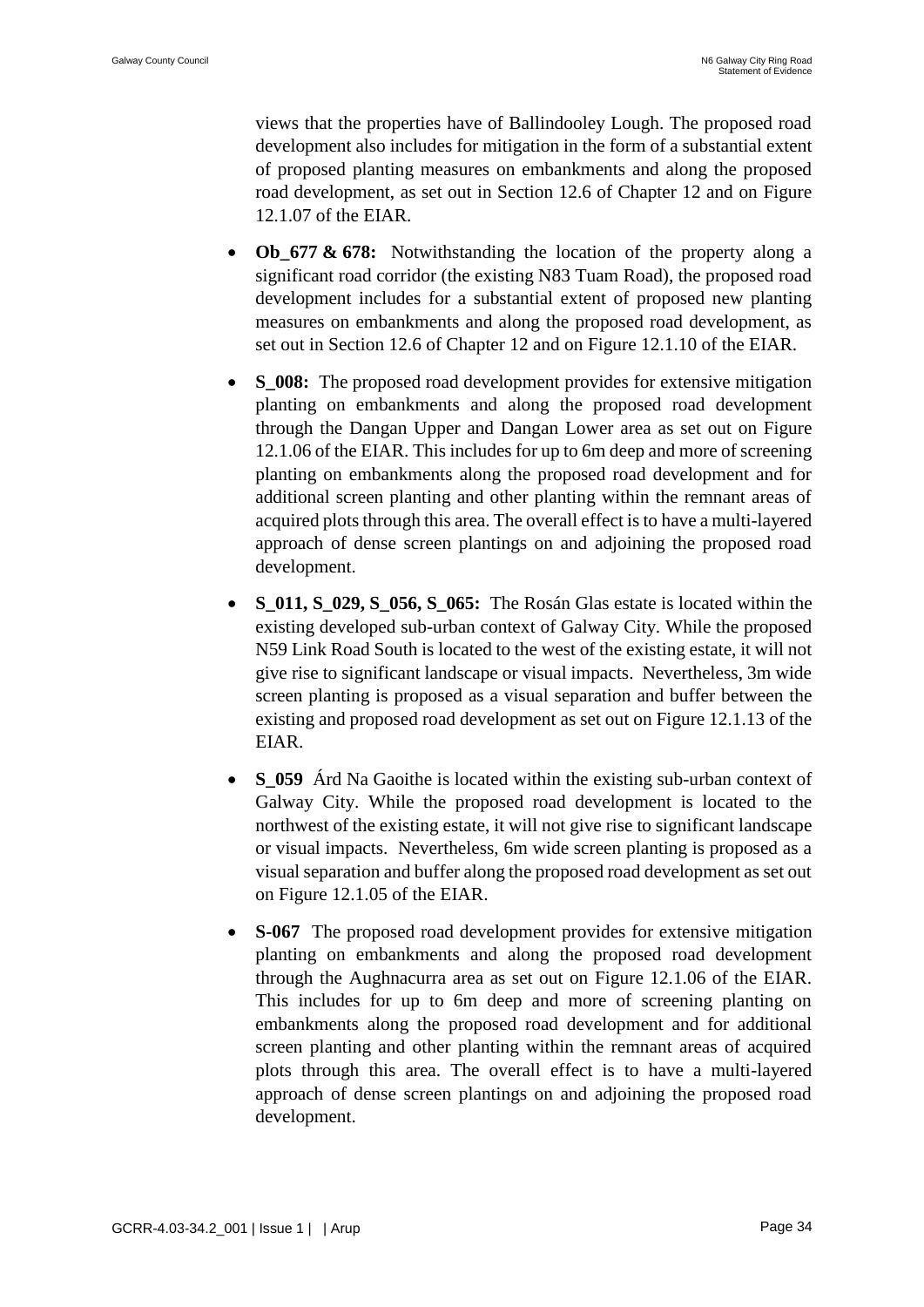## **4.7 Impact on NUIG Sporting Campus and Menlo Castle**

### **Issues raised in objections/submissions**

- 4.7.1 A number of submissions, including one from NUIG (i.e. Ob\_528, 541, 543 and 557) have raised concerns in relation to the impact of the proposed road development on the scenic quality of the publicly accessible amenity and recreational grounds of NUIG Sporting Campus.
- 4.7.2 At section 5.0, the objection/submission from NUIG (Ob\_528, 541, 543 and 557) comments on visual impacts and queries aspects of the landscape and visual impact assessment, mitigation and the Photomontages presented in Appendix A.12.2. of Volume 4 of the EIAR, acknowledging some of the findings, whilst disagreeing with others.
- 4.7.3 The adverse impact on the amenity and setting of NUIG Sporting Campus has been raised objections/submissions: Ob 229; Ob 510; Ob O-511.06; Ob 531; Ob 531.2; S 010; S 024; S 068.
- 4.7.4 S\_048 raised concerns that the proposed road development would diminish the views of the Menlo Castle and damage the natural beauty of the landscape.

#### **Response**

- 4.7.5 The status and significance of the amenity, recreational and sports grounds at NUIG and the prominence and landscape and visual significance of the ruins of Menlo Castle, and its former demesne, are fully acknowledged in Section 12.3 and Tables 12.2 & 12.4 of Chapter 12 of the EIAR.
- 4.7.6 The potential significant visual impact of the proposed road development on the northern end of the NUIG Sporting Campus, including on the sports pavilion, and on the setting of Menlo Castle is fully acknowledged in Section 12.5 of Chapter 12 and illustrated on the River Corrib Bridge Photomontages which are included in Appendix 12.2 of Volume 4 of the EIAR.
- 4.7.7 Minimising impact on the landscape of the River Corrib valley, including on NUIG grounds, and on the visual setting of Menlo Castle was one of the key considerations in the route selection and bridge design stages of the proposed road development. The outcome of this assessment was the selection of a route corridor that attempts to balance distance from the castle with direct impacts on the sports grounds and on adjoining residential areas.
- 4.7.8 The bridging of the River Corrib requires a significant structure, one that cannot be visually screened and therefore, the selection of an appropriate bridge design is important for mitigating potential adverse landscape and visual impacts. For these reasons, the bridge design process selected a comparatively simple, visually open structure that provides a complete single span of the river and its adjoining banks.
- 4.7.9 Notably, and notwithstanding the impacts acknowledged in the EIAR, the bridging structure respects and retains the landmark prominence and visibility of Menlo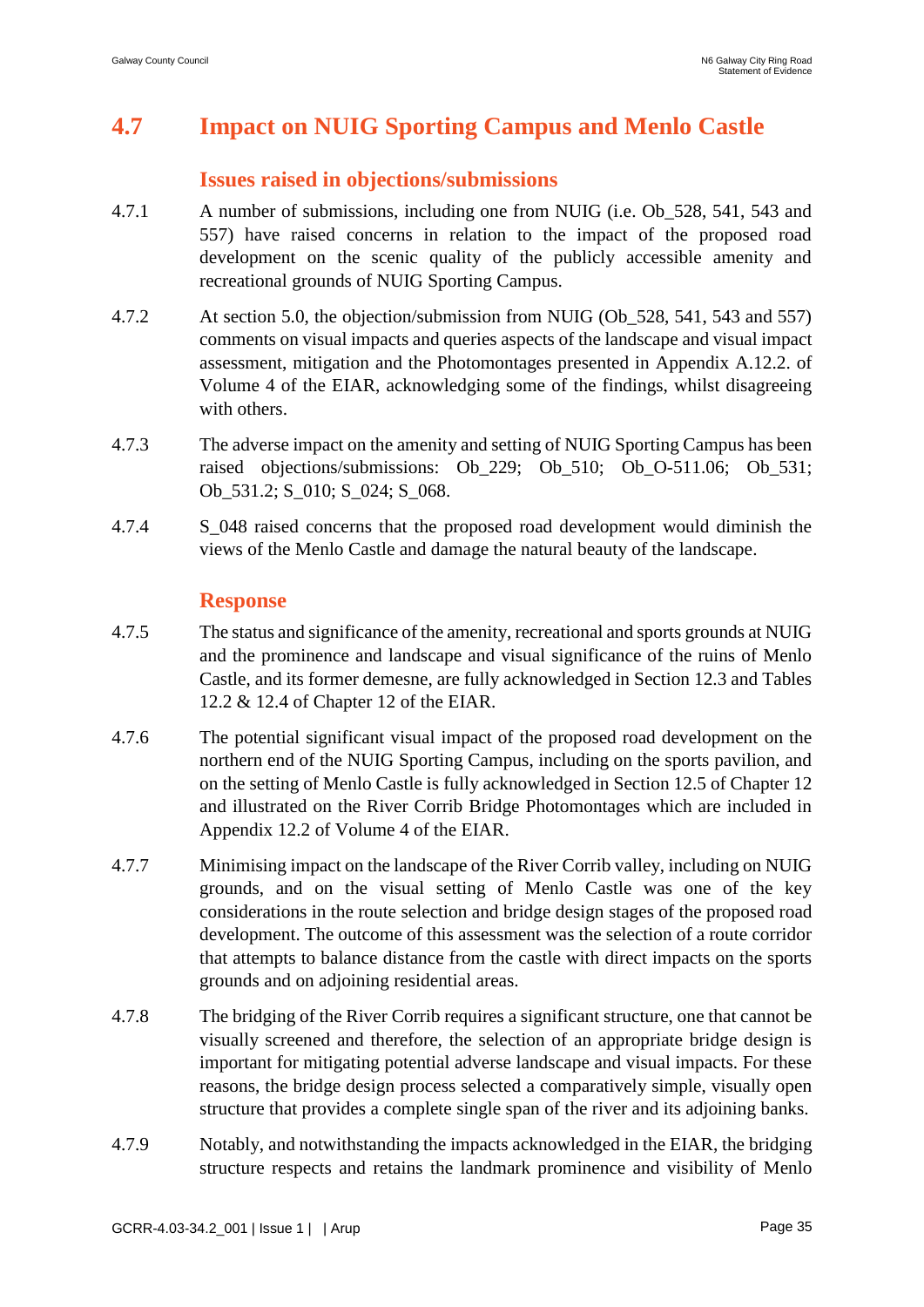Castle on the river bank; allows for open access and views up and down the river corridor; and facilitates continued access within and around the NUIG grounds, including to and along the river corridor.

- 4.7.10 The route and alignment of the proposed road development was also designed to make best use of the potential screening effect of retained woodlands and vegetation in the wider landscape of the valley. As a result, the rising topography and wooded setting around either embankment helps anchor the structure back into the landscape; and the retained vegetation is substantially augmented and reinforced with extensive new planting on and around the bridge embankments as set out on Figures 12.1.06 & 12.1.07 of the EIAR.
- 4.7.11 Barriers are also to be fitted to the bridge parapets to reduce potential noise impacts within the grounds of NIUG and surrounding areas. In this instance transparent structures are proposed to reduce the otherwise visual massing that solid barriers would add to the bridge structure.
- 4.7.12 The overall effect will ensure that the visual prominence and significance Menlo Castle is maintained in views along the river valley and that effective measures have been incorporated and proposed for the mitigation of impacts on the NUIG Sporting Campus.
- 4.7.13 In a wider context, the broad shallow 'u-shaped' topography of the river valley combined with the presence of extensive areas of vegetation, which are further enhanced with proposed planting, ensures that landscape and visual impacts are limited within the wider setting of the valley and surrounding areas.
- 4.7.14 Finally, it is noted that the Photomontages provided in Appendix A.12.2 of Volume 4 of the EIAR do provide an accurate and reasonable representation of the landscape and visual impact of the proposed road development and associated bridge on local and wider setting of the River Corrib valley.